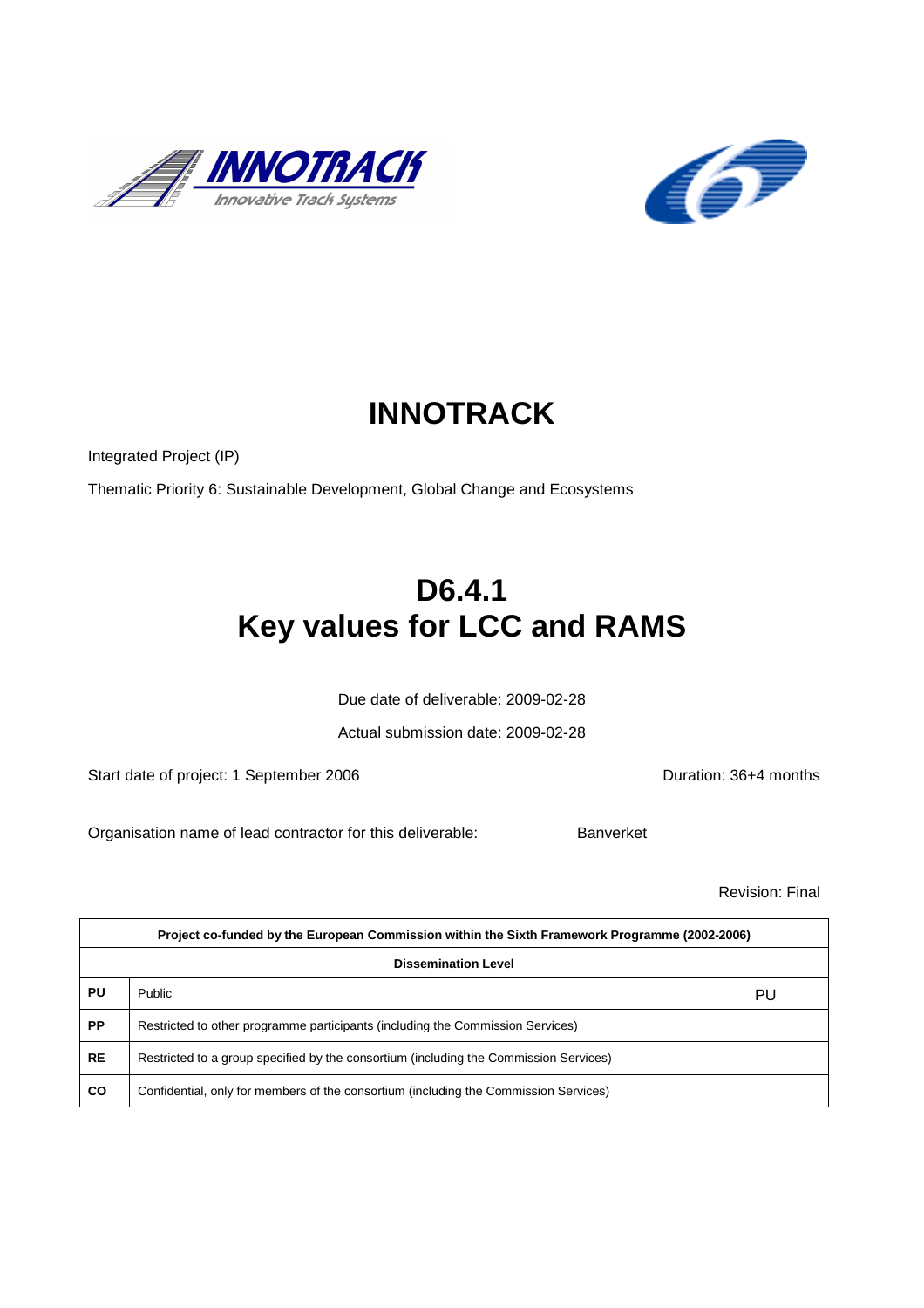# **Table of Contents**

| 1. |                                                                                                                       |  |
|----|-----------------------------------------------------------------------------------------------------------------------|--|
| 2. |                                                                                                                       |  |
|    | 2.1<br>2.2<br>2.3<br>2.3.2 Definition of system, subsystem and component for substructure, S&C and permanent<br>way 5 |  |
|    | 2.3.5 Definition of boundary conditions for substructure, S&C and permanent way  6<br>2.4<br>2.5                      |  |
| 3. |                                                                                                                       |  |
|    | 3.1<br>3.2<br>3.3<br>3.4<br>3.5                                                                                       |  |
| 4. |                                                                                                                       |  |
| 5. |                                                                                                                       |  |
| 6. |                                                                                                                       |  |
| 7. |                                                                                                                       |  |
|    | 7.1<br>7.2                                                                                                            |  |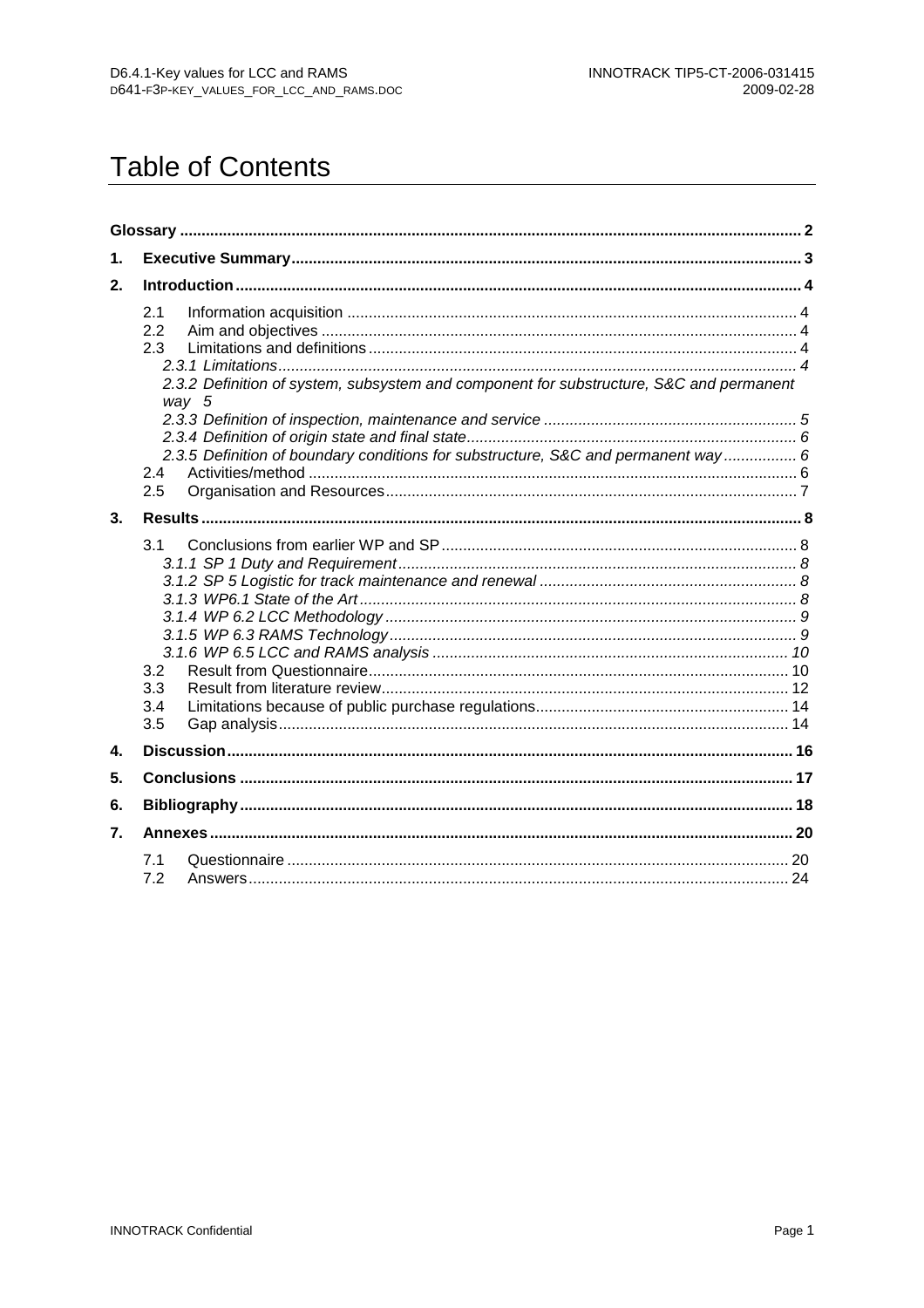# **Glossary**

| Abbreviation/acronym | <b>Description</b>                           |
|----------------------|----------------------------------------------|
| <b>CBS</b>           | Cost Break down Structure                    |
| FIT.                 | Failure Rate in Time                         |
| <b>KPI</b>           | Key Performance Indicators                   |
| LCC-A                | Life Cycle Cost-Analysis                     |
| <b>MART</b>          | Mean Active Repair Time                      |
| <b>MATBF</b>         | Mean Accumulated Tonnage Between Failure     |
| <b>MDBF</b>          | Mean Distance Between Failures               |
| <b>MDT</b>           | Mean Down Time                               |
| <b>MMH</b>           | Mean Maintenance Hour                        |
| <b>MTBCF</b>         | Mean Time Between Critical Failure           |
| <b>MTBF</b>          | Mean Time Between Failures                   |
| <b>MTBM</b>          | Mean Time Between Maintenance                |
| <b>MTBSAF</b>        | Mean Time Between Service Affecting Failure  |
| <b>MTTF</b>          | <b>Mean Time To Failures</b>                 |
| MTTM                 | Mean Time To Maintain                        |
| <b>MTTR</b>          | Mean Time To Restoration/Mean Time To Repair |
| <b>MWT</b>           | Mean Waiting Time                            |
| <b>NPV</b>           | Net Present Value                            |
| <b>PBS</b>           | <b>Product Break down Structure</b>          |
| <b>PPM</b>           | Passenger Performance Metric                 |
| <b>RCF</b>           | <b>Rolling Contact Fatigue</b>               |
| <b>ROI</b>           | Return on Investment                         |
| S&C                  | Switches and Crossing                        |
| <b>TOC</b>           | <b>Total Cost of Ownership</b>               |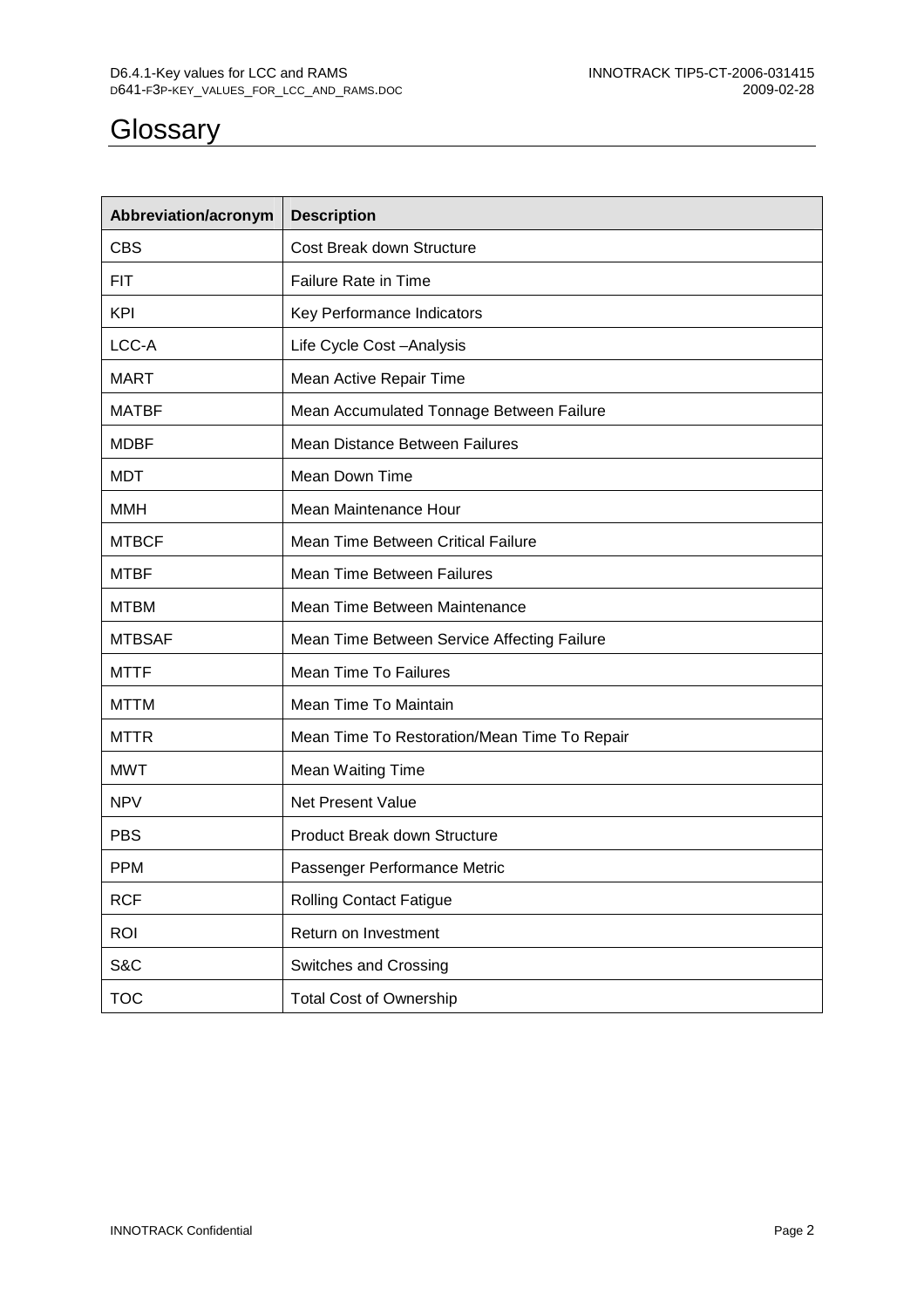# 1. Executive Summary

Most commonly used key values to describe RAMS (Reliability, Availability, Maintainability and Safety) are: failure rate, MTBF (Mean Time Between Failure), MTTF (Mean Time To Failure), MTTR (Mean Time to Repair), train delay caused by infrastructure failures, hazard rate, number of derailment and number of accidents. Some other key values for RAMS are MART (Mean Active Repair Time), MMH (Mean Maintenance Hour), MTTM (Mean Time To Maintain), time for maintenance, MTBCF (Mean Time Between Critical Failures), MTBSAF (Mean Time Between Service Affecting Failure), MWT (Mean Waiting Time), and PPM (Passenger Performance Metric). IM use key values on system, subsystem and component level while manufacturers and contractors use them on component level.

LCC is used to find cost drivers in investment projects. Most commonly key values for LCC are cost for corrective and preventive maintenance mainly on subsystem level. The impact of using LCC is to get decision support for changing equipment and maintenance strategy.

The gap analysis confirms that the use of key values for LCC and RAMS is in a development phase and that there is a need to develop measurable key values for RAMS and LCC.

Results from the gap-analysis show that there are several development areas. Although it is necessary to keep in mind that most papers in the literature review do not consider the environment for the "outdoor" infrastructure systems. This means that the system is more affected by the operational conditions than in an in-house plant. Other parameters that make it difficult to define or put up key values for RAMS and LCC for infrastructure are that there is a third part operating the track (traffic companies) and also that maintenance often can be outsourced.

Key values to develop or set objective for are:

- Workshop resources skilled personnel, availability of maintenance personnel, availability of maintenance equipment
- Unplanned workshop visits
- Preventive maintenance cost
- Corrective maintenance cost
- Hindrance due to maintenance actions
- Maximum number of stopping failures
- Speed reduction
- Availability parameters
- Cost for down time
- LCC value that must not be exceeded
- Risk assessment

Objectives for an LCC-contract can be formulated not exceeding the LCC – level by a certain percentage. Sub objectives can be formulated as decreasing the wear amount, decreasing the amount of corrective maintenance, decrease train delays or/and the MTTR.

Also key parameters for boundary conditions needs to be expressed e.g. traffic volume, traffic mix.

It is also difficult to collect data for maintenance cost and condition due to long technical life time, different accounting systems for maintenance, modification and renewal costs and different maintenances contracts e.g. lump sum performance contracts.

The fact that the railway system is operated and maintained by several different companies/organisations makes it difficult to share or get hold of decision support data in order to plan and maintain the system with an holistic approach in order to avoid sub optimisation. An important task is therefore to develop methods and information systems to improve the possibilities of delivering feedback concerning e.g. failure rates to the manufacturers or cost for maintenance activities to IM or manufacturers that has contracts with LCC-commitments.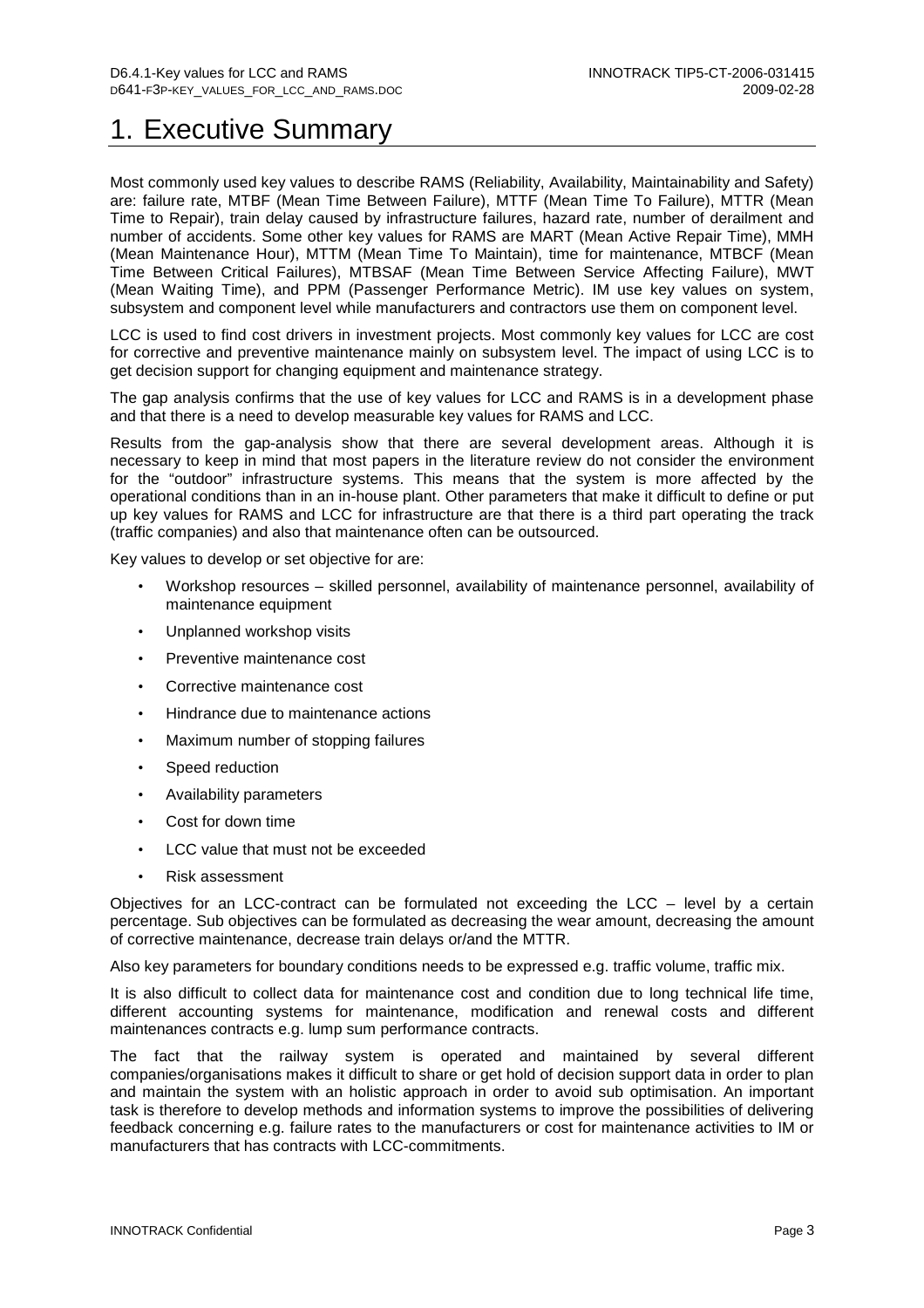# 2. Introduction

The Project INNOTRACK aims to develop a Cost-Effective high performance track infrastructure for heavy rail systems. INNOTRACK addresses mainly the objective of reducing Life Cycle Costs (LCC), while improving the RAMS (Reliability, Availability, Maintainability and Safety) characteristics of a conventional line with a mixed traffic duty.

Due to the long lifetime of the track and track components – ranging between 20 to 60 years – pre installation technical and economic assessments are necessary to optimize the track construction, and get the return on investment (ROI), in a manageable timeframe. LCC and RAMS technology are two acknowledged methods for assisting the optimisation process.

RAMS technology is a recognised management and engineering discipline to guarantee the specified functionality of a product over its' complete live cycle. RAMS technology keeps the operation, maintenance and disposal costs at a predefined accepted level, by establishing the relevant performance characteristics at the beginning of the procurement cycle and by monitoring and controlling their implementation throughout all project phases.

This report is included in Sub-project 6 LCC and covers the subject of using RAMS and LCC in contracts.

# 2.1 Information acquisition

Information about how RAMS and LCC are used in contracts was obtained from following sources:

- Questionnaires sent to the participants in the working group and reference group, to get an overview of their use of RAMS and LCC in contracts.
- Discussion and telephone conversation with infrastructure managers and suppliers.
- Previous related reports from Innotrack.
- Literature review scientific publications
- Internet search

The primary source of data was from the questionnaire, shown in Annex1. Annex 2 shows the list of IMs/ Suppliers to which the questionnaires were sent.

# 2.2 Aim and objectives

The aim is to derive a definition of national and international key values for LCC and RAMS in contracts.

The objectives are:

- Definition of national and international key values for LCC and RAMS
- Definition and monitoring method to audit arrangements

The objective for this deliverable is the first one.

# 2.3 Limitations and definitions

### 2.3.1 Limitations

The limitations are in line with INNOTRACK, i.e. focusing on developing better tools, methods and innovations for operation and maintenance on substructure, switches and crossings, superstructure (permanent way) and logistics, meaning that this workpackage is mainly focused on contracts including mentioned asset.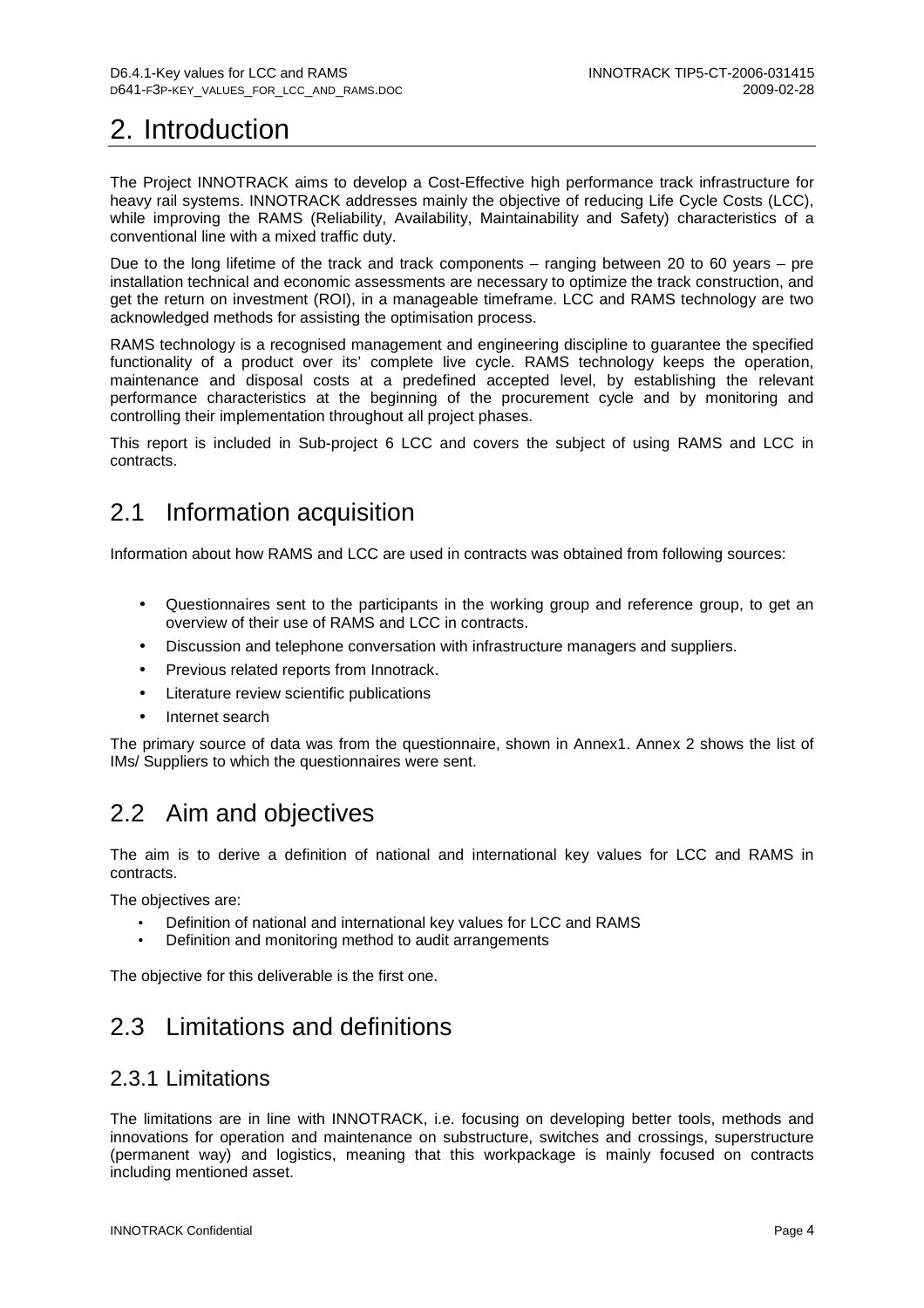### 2.3.2 Definition of system, subsystem and component for substructure, S&C and permanent way

The railway asset structure has in the questionnaire been defined according to below structure.

| System                 | Subsystem          | Component                                                                                             |
|------------------------|--------------------|-------------------------------------------------------------------------------------------------------|
| Railway Infrastructure | Substructure       | Culvert<br>.                                                                                          |
|                        | Permanent way Rail | Fastening<br>Sleeper<br><b>Insulated Joints</b><br>Under sleeper pad<br>Ballast (40 cm below sleeper) |
|                        | S&C                | Frog,<br>Switch blade,<br>                                                                            |

### 2.3.3 Definition of inspection, maintenance and service

Focus of this workpackage is on introducing RAMS and LCC in operation and maintenance contracts. Concerning the issue of maintenance terminology it was decided that the definitions in EN 50126 should form the base for a common terminology with 2 exceptions:

- Inspection in order to investigate the need for maintenance is often included in the condition based maintenance. The participants in Innotrack have chosen to enhance the inspection as a separate post beside preventive and corrective maintenance.
- Service, there is a grey zoon between maintenance and service. Service could be included in both operation and preventive maintenance. When service is enhanced it must be clearly defined what it contains, e.g. snow removal, cleaning.



**Figure 1. Service, inspection and maintenance** 

The definitions for maintenance and inspection are:

Maintenance:

The combination of all technical and administrative actions, including supervision actions, intended to retain a product in, or restore it to, a state in which it can perform a required function. (IEC 60050(191))/ EN 50126

Inspection:

Check for conformity by measuring, observing, testing or gauging the relevant characteristics of an item. NOTE: Generally inspection can be carried out on before, during or after other maintenance activity. EN 13306:2001.

The following definition is suggested for Service:

Actions that prevents an accelerated degradation by removing dirt, water, snow and other debris without restoring the actual function of the asset.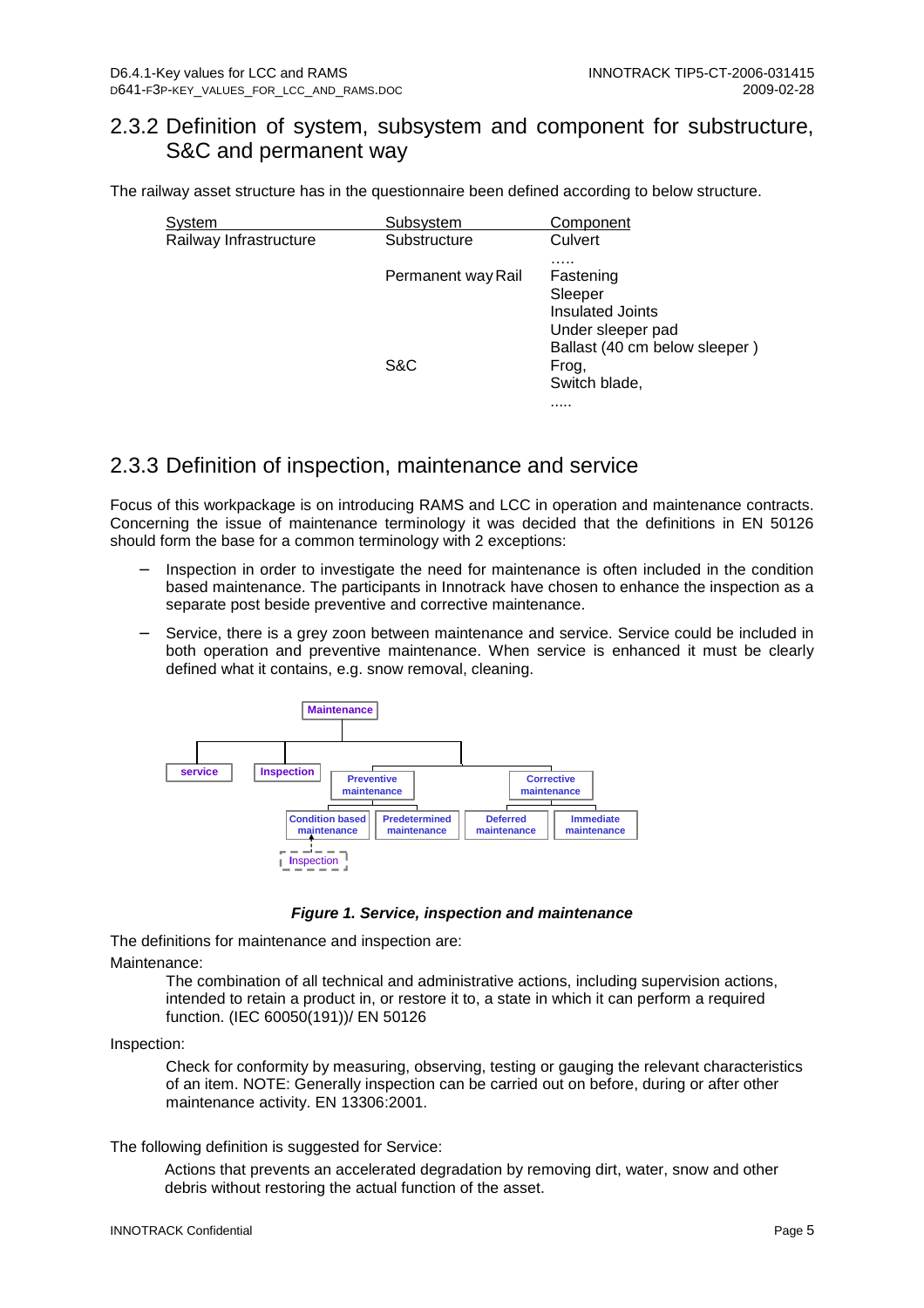### 2.3.4 Definition of origin state and final state

The following definitions are introduced in order to define the system/component condition and cost before the contract starts respectively the final condition and cost after the contract ended.

- **Origin state** is the condition and cost for the railway system before the contract starts.
- **Final state** is the estimated state and cost for the railway system, after the contract has ended.

These two parameters will be more clearly defined in deliverable 6.4.2 and are necessary in order to form objectives and measure the outcome of the contract.

## 2.3.5 Definition of boundary conditions for substructure, S&C and permanent way

Boundary conditions in a contract are those factors that might change the commitments within the contract, beyond what the contractors are able to have any influence over, see figure 2. Such factors are:

• Traffic:

- o Type of train and their maintenance standard Yaw stiffness/wheel profiles/
- o Axle weight
- o Speed
- o Traffic Volume
- Track related:
	- o Track quality
	- o Structure beneath Substructure
- How to establish on place for maintenance (Logistic time)
- Climate



**Figure 2. Boundary conditions** 

Note that if other assets or systems are considered, e.g. signalling system, there might be other boundary conditions to consider.

## 2.4 Activities/method

The deliverable WP 6.4.1 is based on the following activities:

− A small literary review - short description of why, how and when LCC and RAMS should be used in contracts with suppliers/contactors, what are the benefits, risks, etc. And what are the most commonly used key values?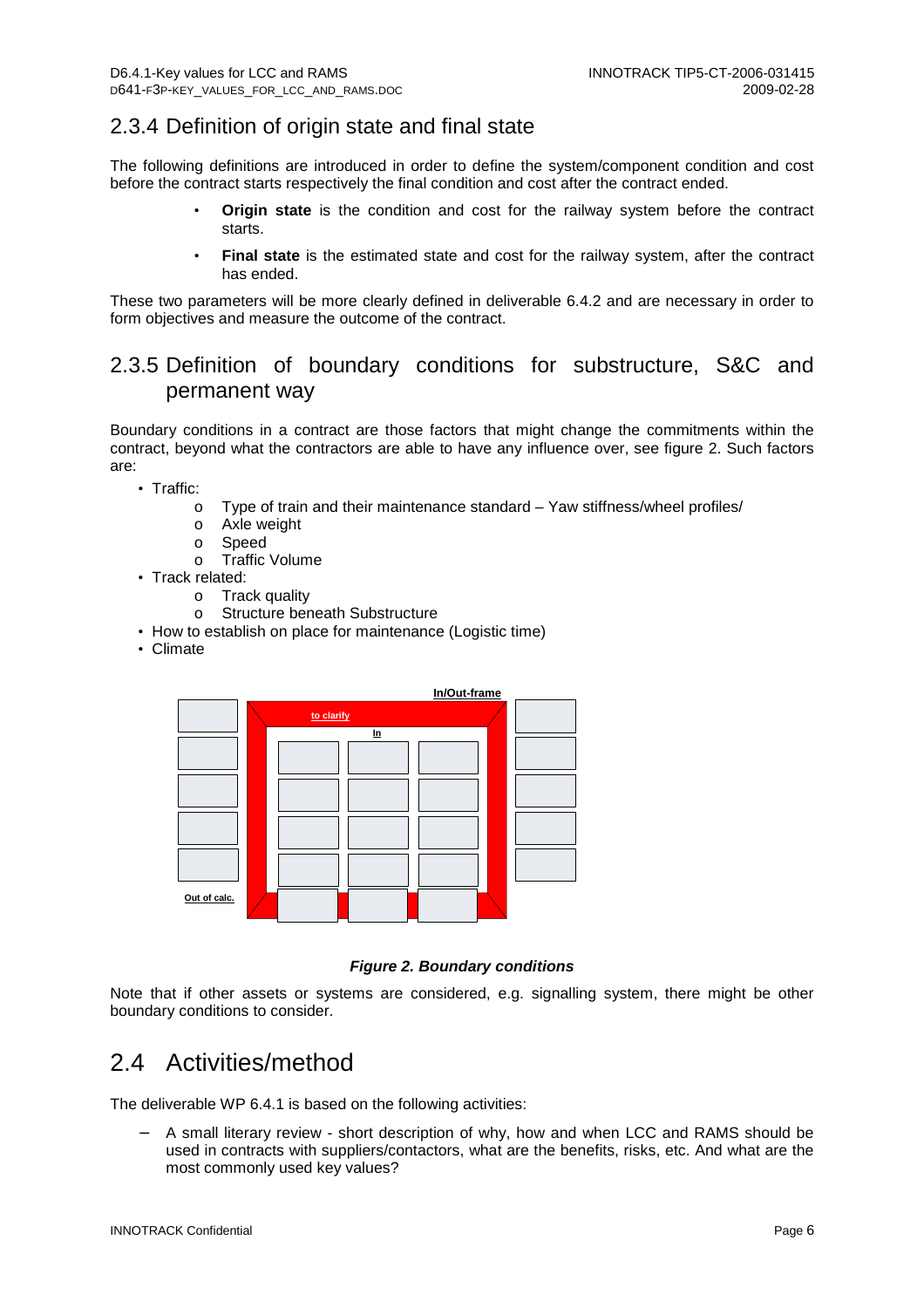- − Results from earlier Subprojects (SP:s) and Work Packages (WP:s)
- − A small state of the art based on a questionnaire, answering questions how is LCC and RAMS used in contracts today amongst INNOTRACK participants
- − Gap analysis, between results from the literature review and the state of the art and results from earlier work in INNOTRACK
- − Discussion/conclusion
- Suggestions for development areas

# 2.5 Organisation and Resources

The organisation and resources for this work package is given in Table 1. Banverket is responsible for delivery of WP 6.4 which includes deliverables D6.4.1 and D6.4.2.

|                                             | Workpackage $6.4$ – RAMS and<br>LCC in contracts/<br>wordings/policies |      |     | Start date or starting event: October 2008 |      |        |            | IT0: Aug<br>2009 |              |
|---------------------------------------------|------------------------------------------------------------------------|------|-----|--------------------------------------------|------|--------|------------|------------------|--------------|
| <b>Participant id</b>                       | UIC                                                                    | VAS  | IB٧ |                                            | ADIF | Alstom | <b>OBB</b> | ŊВ               | <b>CORUS</b> |
| <b>Person-</b><br>months per<br>participant | 1.96                                                                   | 0.30 | 2   |                                            | 0.5  | 0.50   |            |                  | 0,4          |

**Table 1. WP 6.4 Organisation and resources** 

A reference group was picked out, in order to conduct a broader survey. Participants in the reference group were:

- Balfour Beatty
- Carillion
- České dráhy, a.s.
- Network Rail
- **Prorail**
- Speno
- VAE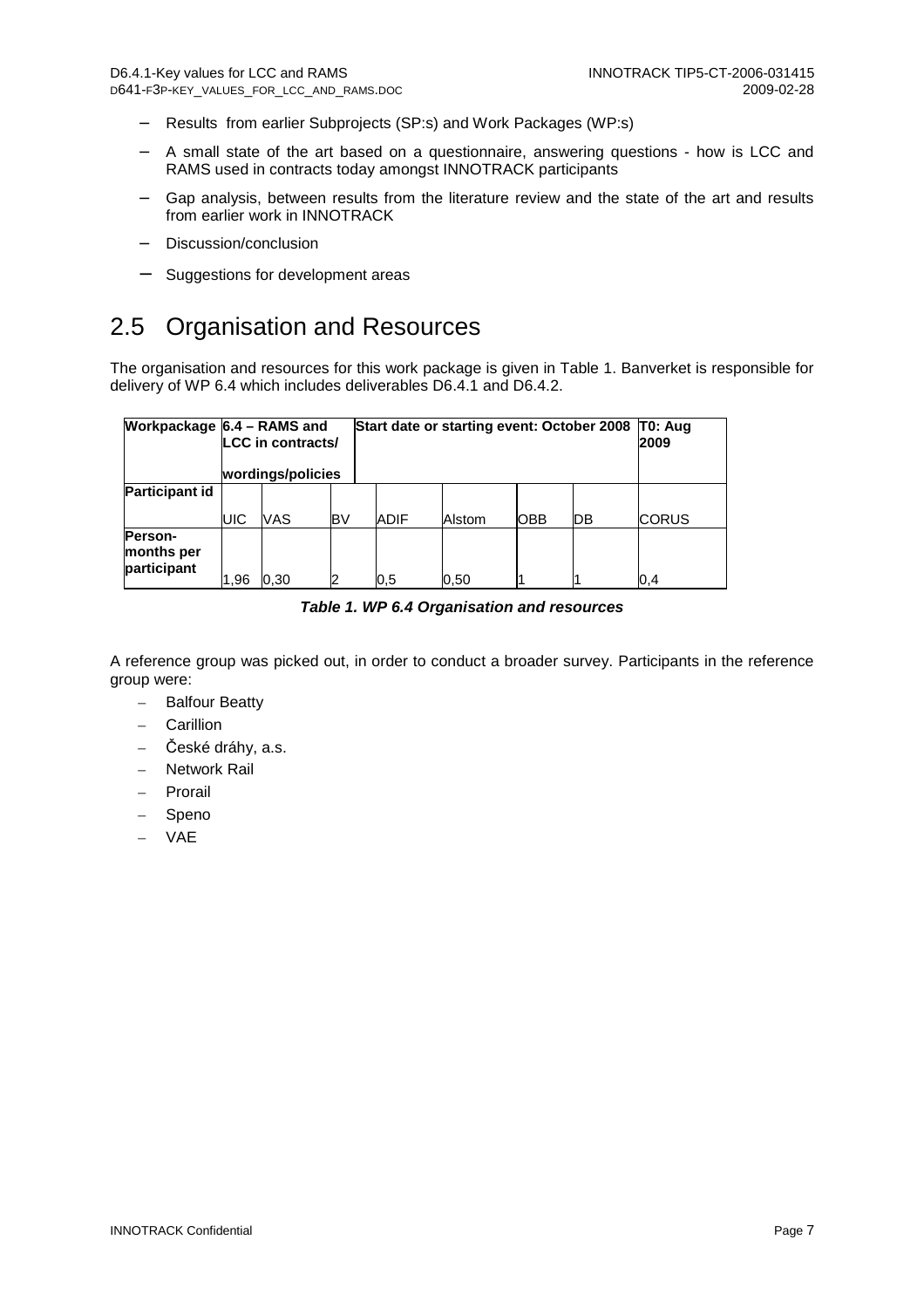# 3. Results

Results from other SP:s and WP:s, the literature and internet search and the questionnaire is presented with focus on finding key values for RAMS and LCC.

# 3.1 Conclusions from earlier WP and SP

## 3.1.1 SP 1 Duty and Requirement

SP 1 has identified track maintenance problems that generate the highest costs for the railway and gathered vehicle and track information associated with these problems, which can be used to model the problems. These models could then be used to test new and innovative methods of track maintenance, and establish the potential impact of these methods on track LCC.

Two "low resolution models" have been identified: VTISM and DeCoTrack. These two models could be used to describe the origin condition (costs and degradation speed) and also estimate/simulate what will happen with the maintenance cost and the degradation speed if new innovations are to be introduced in the railway system.

### 3.1.2 SP 5 Logistic for track maintenance and renewal

In SP 5 the interface between contractors and infrastructure managers has been reviewed based on extensive and structured interviews targeting the project objectives relevant for improvement of cost efficiency and performance of track maintenance and renewal works.

The following priority areas from the report findings were put forward for the future work:

- − Market, long term funding, strategic planning
- − Contracting strategy including harmonisation of procurement
- − Review of current rules and regulations for cross acceptance of machinery, staff and works, proposal for harmonisation including qualification of contractors
- − Review of existing safety rules and regulation, current practices, proposal for harmonisation in particular with focus on protecting staff working on the track.

### 3.1.3 WP6.1 State of the Art

The general understanding about RAMS and LCC is in its infancy stage among most of the participants. This means that INNOTRACK can support the use of LCC thinking and RAMS technology within the railway sector. Tools and models are mostly self-developed. Some tools in use fore RAMS analysis are TRAIL, RailSys, Optimizer+ and for LCC; LCM, D-LCC, T-SPA. Not many RAMS standards are being used. It can be concluded that participants do not consider RAMS issues in all phases of system life cycle. Only IMs define reliability target for their systems. One reason may be that there is not sufficient feedback from the IMs to the manufacturers. Manufacturers and contractors depend on the information provided by IMs to carry out their RAMS and LCC analysis

Reliability analysis is mostly done by expert estimation, not by the tools. Most of the participants have failure databases. All IMs define availability targets. Very few do spare parts planning in accordance with target availability. Availability analysis is also done mostly by expert estimation. Maintainability targets are considered by only very few participants. Analysis is mostly done by experts. 50 % of IMs have safety targets for their systems and 35 % of the participants do prepare hazard logs for their system.

Less than 50% of the participants do have an LCC standard/ guideline. In general LCC is used to evaluate investment alternatives and very few participants consider penalty cost, traffic disruption cost, cost due to un-availability/ downtime in their LCC calculations.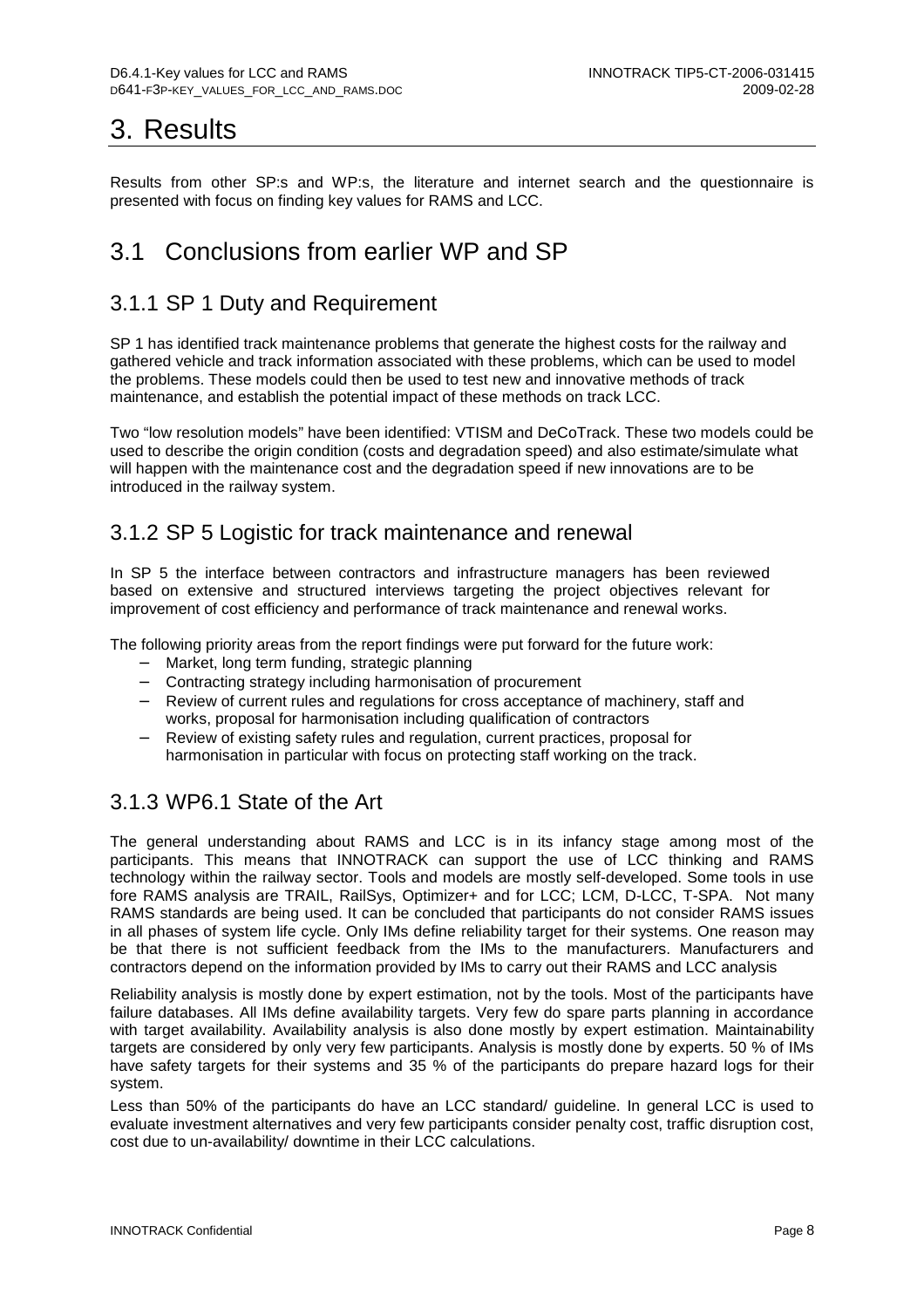## 3.1.4 WP 6.2 LCC Methodology

Because of Due to the the long lifetime of the track and track components, pre installation technical and economic assessments are necessary to optimise the track construction and get the return on investment (ROI) in a manageable timeframe.

The original purpose of deliverables D6.2.2 and D6.2.3 was to assess and improve the existing models and tools within each Infrastructure Manager. However, according to WP6.1 results, few IM's have established standards and models for LCC analysis. Therefore, the WP6.2 workgroup decided to focus on available commercial tools to use in future steps of the project, which resulted in choosing D-LCC as LCC application for Innotrack.

## 3.1.5 WP 6.3 RAMS Technology

The use of RAMS analysis in the railway infrastructure is limited and where it occurs it is in an early stage, especially in the track and civil engineering sector. This is in contrast e.g. to the signalling sector where the use of RAMS is more used. The reason is the complexity of the railway system and the tradition of the track and civil engineering system. The complexity stems from several sources. One is the interaction of several railway areas (track, S&C, catenary and signalling, etc.). A second complication is the vast need of data for RAMS analysis. This data is often hard to define and scattered between different databases and organisations. In other words, there exists a lot of measured data in the track sector, but this data is seldom easy to obtain and often difficult to compare between railways since they are defined/measured in different manners. Furthermore it is not obvious which data is relevant for RAMS analysis. Additionally, geographical distribution of assets and various influences of the environment increase the complexity.

More basic development is necessary before RAMS analysis can become fully functional in the railway community.

Consequently, it was decided to focus on the identification of necessary developments in the current deliverable.

Some conclusions are:

- It is necessary to find common definitions of RAMS-related terms in the railway sector. As an example we can pose some questions regarding the term "availability", e.g.:
	- o is it an unction of the capacity of utilisation of the line?
	- o which data can we collect in order to describe this?
	- o do we need a common definition for train delays?

Definitions currently employed differ between the infrastructure managers.

- The problem of different definitions is further enhanced by the different maintenance strategies of the European railway organisations.
- New products pose a problem in that key data for RAMS analysis are normally not available.
- Areas identified as priorities for future developments are:
	- 1. Extended data collection and analysis
	- 2. Extended databases
	- 3. Better definitions of failures and general RAMS terminology
	- 4. Improvements in verification of data employed for reliability analyses
	- 5. More data collection through wheel impact load (weighing) detectors and intelligent infrastructure
	- 6. Use of reliability data in planning of predictive maintenance

Due to the above stated reasons the work in INNOTRACK with RAMS is not fully what was planned in the DoW. The work is more an important step forward in using RAMS for track and civil engineering purposes. The work in WP6.3 is therefore probably more important than expected.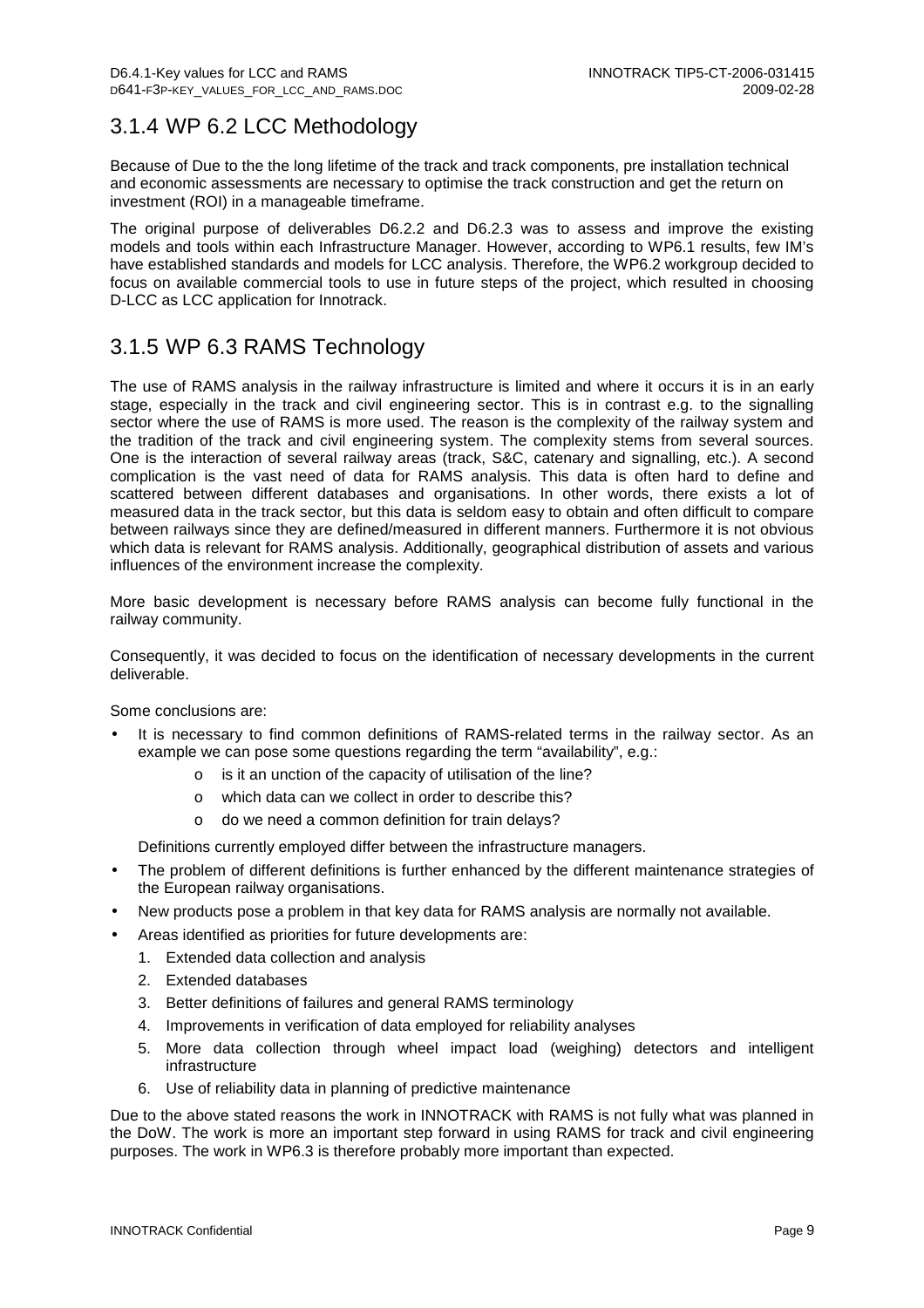There is also a need for agreement on unique economical boundary conditions, specifically the capital budgeting techniques, the choice of proper discount rate and the choice of time horizon for LCC analysis.

A detailed theoretical analysis performed towards the definition of an unique criterion for discounting and the time horizon of LCCA has driven to the following first suggestions:

- To consider a variation of 3% to 5% for the discount rate, with a reference value of 4%
- To consider a range of 30 to 40 years as time horizon, with 40 years as a recommended upper bound for large investments on ballasted tracks assessed through LCCA (closely linked with an accurate estimation of the alternatives residual value as discussed)

### 3.1.6 WP 6.5 LCC and RAMS analysis

In WP 6.5 the D-LCC software has been used to build LCC – calculation models for substructure, S&C and rails. The following key value has been identified:

Reliability:

- − Mean Time Between Failure (MTBF) for corrective maintenance
- − Mean Time Between Maintenance (MTBM) for preventive maintenance
- − Train delaying failures

Availability:

Train delay hours

Maintainability:

- − Mean Time to Repair (MTTR)
- − Mean Down Time (MDT)
- − Mean Maintenance Hour (MMH)

#### Safety:

- − Hazard Rate
- − Number of derailment due to asset
- − Number of accidents

## 3.2 Result from Questionnaire

The aim with the questionnaire was to do a small state of the art over how and if RAMS and LCC were used in contracts. Based on earlier work in Innotrack there was a pre understanding that the use of RAMS and LCC was in its infancy phase amongst the participants. Only a few IM and Manufacturers has been using LCC and RAMS in contracts, mostly in renewal or new investment contracts. The aim with the questionnaire was to find objectives, key values, methods for using RAMS to calculate LCC commitments, but also included questions for the second deliverable in WP6.4 definition and monitoring methods to audit the agreement, see Annex 7.1.

The questionnaire was sent out to 15 participants within INNOTRACK and 11 responses were received.

These 15 participants were divided into 3 categories i.e. Infrastructure Manager, Contractors and Manufacturers. The answering rate was 73 % and can be seen below in Figure 3.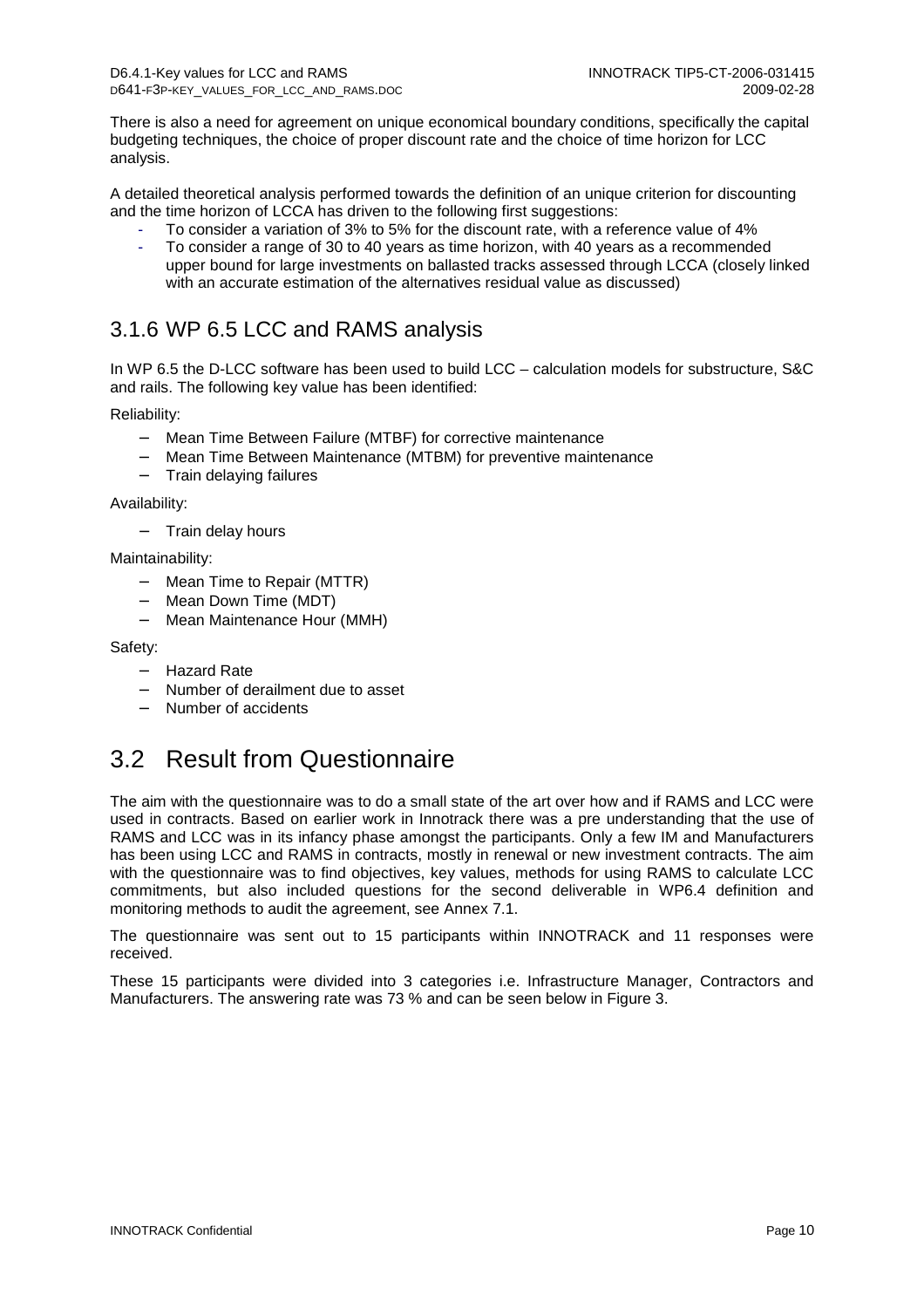

**Figure 3. Answering rate** 

The summary of the answers is given below:

- Most commonly used key values to describe RAMS are: failure rate, MTBF, MTTF, MTTR, train delay caused by infrastructure failures, hazard rate, number of derailment and number of accidents. Some other key values for RAMS are MART, MMH, MTTM, time for maintenance, MTBCF, MTBSAF, MWT and PPM. IM use key values on system, subsystem and component level while manufacturers and contractors use them on component level.
- LCC is used to find cost drivers in investment projects. Most commonly key values for LCC are cost for corrective and preventive maintenance mainly on subsystem level. The impact of using LCC is to get decision support for changing equipment and maintenance strategy.
- RAMS is calculated for systems or/and subsystem by using:
	- specific scheme (procedures)
	- special expert teams
	- expert estimation.
	- failure and inspection databases
	- reliability handbooks containing reliability data of key systems and components
	- project management tools, that guides through the RAMS methodology
	- analyses by external party
	- rail defect list in the catalogue of rail defects
	- data from track tests
	- field data
- It is possible to follow up key values for RAMS from test sites, laboratory, failure recording system, way side monitoring. Development areas are collection of maintenance historical data and feedback of e.g. failure data to suppliers.
- Targets for key values are e.g. decrease of train delay, MTTR, maintenance cost, wear, amount of corrective maintenance.
- Key values for railway availability, other than train delays can be e.g. obtained capacity/planned capacity, up and down time, availability for service, passenger performance metric.
- RAMS key values can be used to calculate LCC commitments, e.g. corrective maintenance cost, number of error, hours needed to do corrective and preventive maintenance, amount of trains that can not drive, MTBF and MTTR.
- Prediction of future levels of RAMS and LCC are difficult but have been done by special simulation tools or based on historical data.
- RAMS and LCC parameters are used in contracts, but only in few cases, in general for new investment contracts.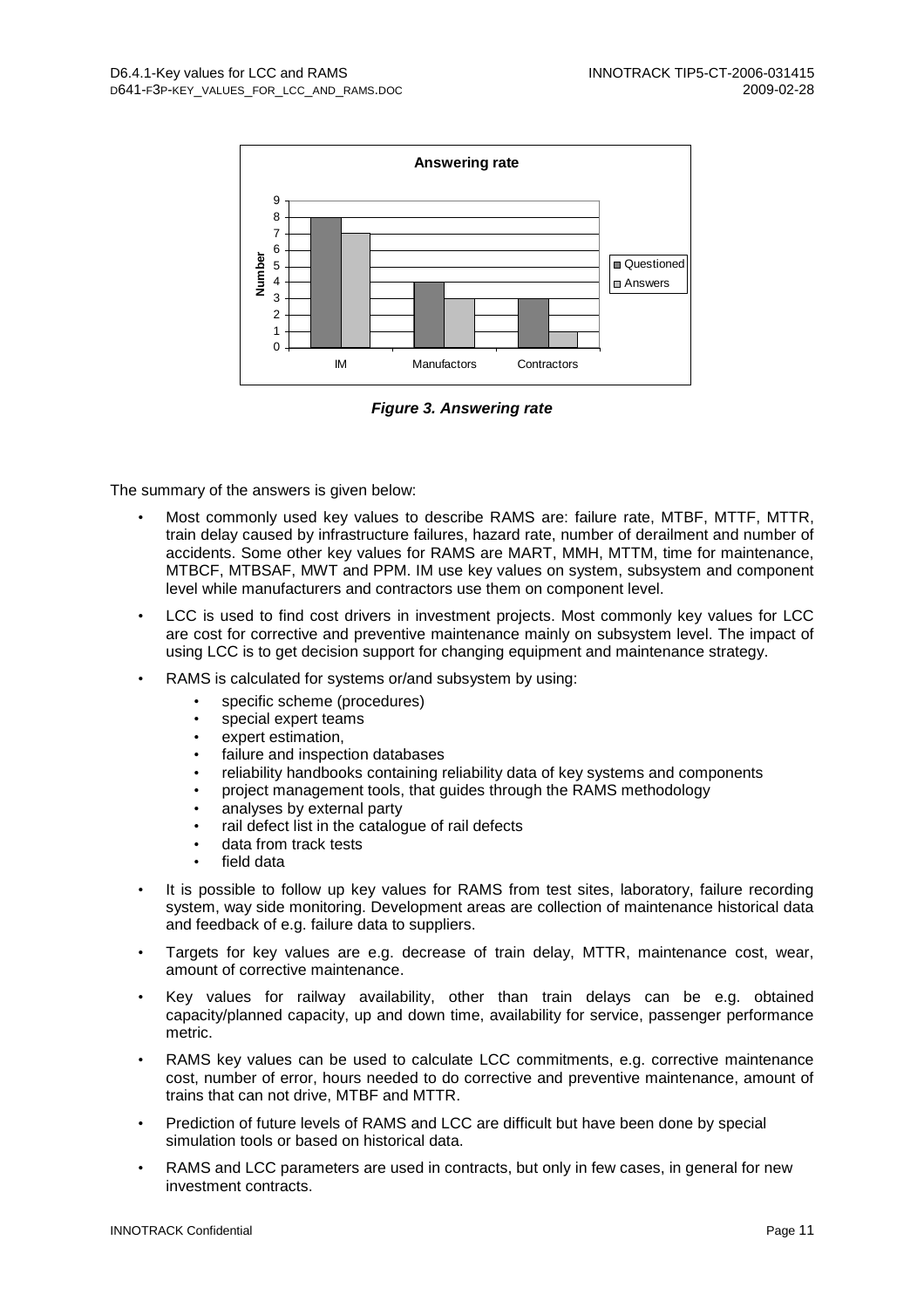- There are special maintenance programs to consider during duration time, which is supervised by the IM. When the maintenance is outsourced it can be difficult for the IM to get feedback, especially when it is outsourced as a performance contact. One development area is to give feedback to the supplier.
- Templates for procurement are used. But only in few cases, templates are included that describe demands on key values for LCC and RAMS.
- Cost for down time or cost due to un-availability are measured in cost/min, determined by charges, models that calculate the cost of downtime which includes unexpected errors, expected downtime caused by mainentenace, cost for using busses, etc.
- Critical Boundary conditions are:
	- Traffic: type of train and their maintenance standard, yaw stiffness, wheel profiles, axle weight, speed, traffic volume
	- Track related: track quality
	- Structure beneath substructure
	- How to establish on place for maintenance (Logistic time)
	- Climate
	- Some other added, e.g. product quality
- It is possible to monitor boundary conditions by recording and monitoring systems

## 3.3 Result from literature review

The literature review aims to find papers that describe research and scientific knowledge or experience in the subject field. A search in different data bases such as Compendex, Emerald, Raildok but also internet resulted in 21 papers, see reference list. The review focus has been to find key values for LCC and RAMS, meaning that references to some of the papers on the reference list might be excluded.

LCC is an appropriate method to identify cost drivers and to gather the costs of a system, module or component over its whole lifetime including development, investment maintenance and recycling costs. Different views and evaluations allow the comparison of different systems and delivers necessary information for technical and economic decision. (Emblemsvåg, 2001)

Other similar method is TCO total cost of ownership and functional products. TCO may include such elements as order replacement, research and qualification of suppliers, transportation, receiving inspection, rejection, replacement, downtime caused by failure and disposal cost. TCO may be applied to any type of purchase, (Ellram, 1993, Ellram, 1994). Also functional products is an adjoining or new way of describing commitments that include the deliverable of a product/system with a performance commitment including product support, design for maintenance, service delivery performance, designed for low life-cycle cost, customers focus reliability and cost (Markeset and Kumar, 2005).

According to Akselsson and Burström (1994) the acquisition process with the lift cycle cost method can be summoned up as in table 2. Results from other papers have been added in the note column followed by a reference notification.

According to Nissen (2008) the acquisition process and the LCC methodology should also include disposal and risk assessment. Economic risk assessment, using either a probabilistic approach or a sensitivity approach, can be used to reduce uncertainties (Cole and Sterner, 2000).

Needed key data are (Akselsson and Burström, 1996):

- Investment cost
- Material structure (Product tree) and spare part list
- Preventive maintenance programme and workshop resources needed
- Preventive and corrective maintenance costs
- Cost drivers in maintenance such as inspection cost and periodical maintenance cost on S&C as well as the frequency of periodical maintenance (Nissen, 2008). Cost drivers are also unplanned maintenance, process bottlenecks, equipment with high energy requirements,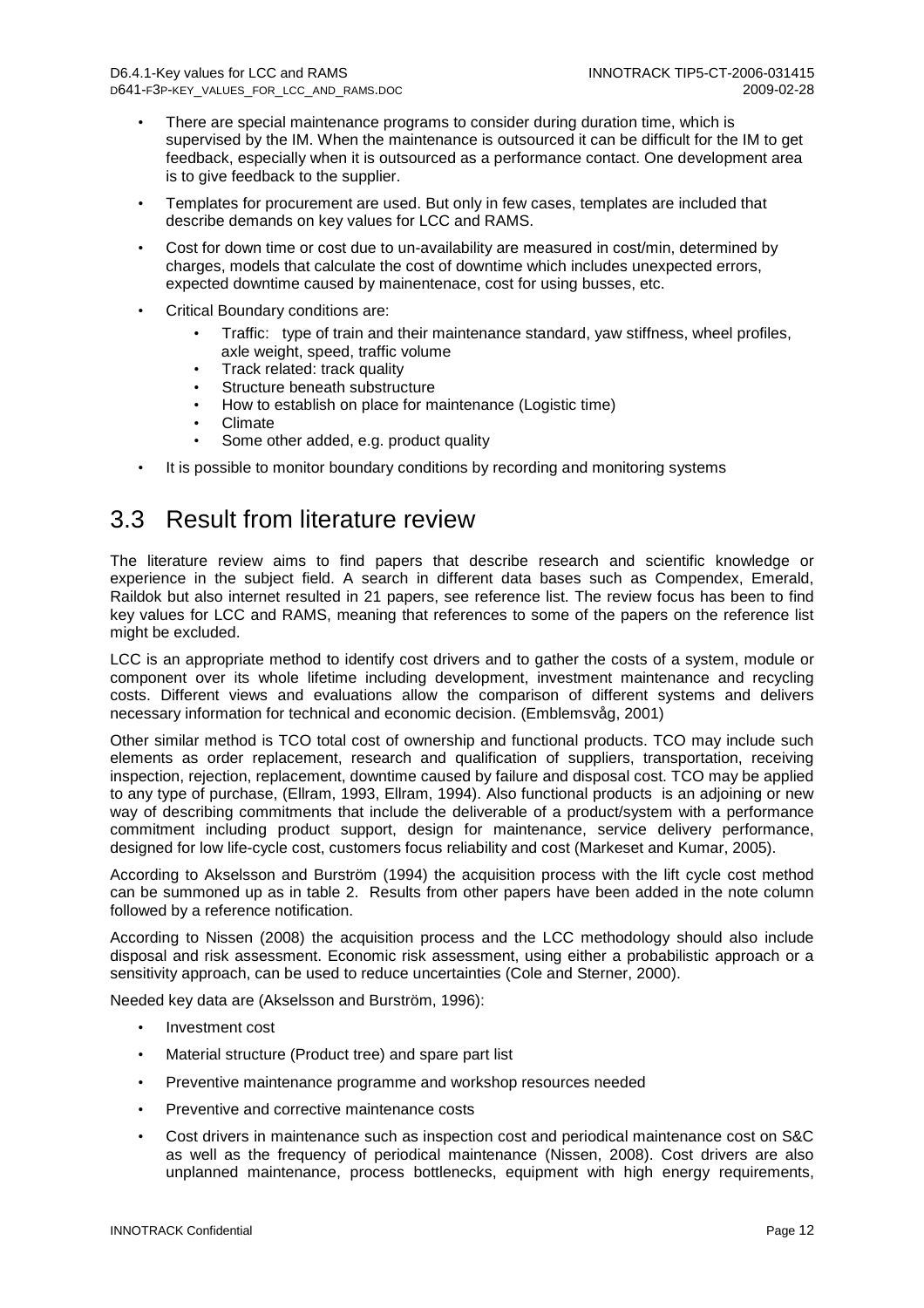potential liability issues, training costs, facility costs, disposal cost (Markeset and Kumar, 2005).

- Hindrances due to maintenance actions (Veit, 2005)
- Component maintenance and resources needed
- Degradation speed, according to the operational conditions and the maintenance programme e.g. interval for rail replacement (Girsch and Frank, 2008)
- For calculation of corrective maintenance following data are needed:
	- o Failure rate
	- o Repair time
	- o Classification of failures
	- o Workshop resources needed
	- o Speed reduction (Veit and Wogowitsch, 2002)
	- o Downtime caused by failure (Ellram, 1995)
- Availability parameters; annual running hours (Emblemsvåg, 2001)
- Safety values can be translated to monetary values by classifications in Safety consequences. Key values for safety could be expressed as e.g. "Derailment frequency due to rail breakages" (Vatn, 2002).

| <b>Steps</b>   | Activities                                      | <b>Note</b>                                                                                                                                                                                                                                                                                                                                                                                                                                                       |  |
|----------------|-------------------------------------------------|-------------------------------------------------------------------------------------------------------------------------------------------------------------------------------------------------------------------------------------------------------------------------------------------------------------------------------------------------------------------------------------------------------------------------------------------------------------------|--|
| 1              | Establishment of LCC model                      | When establishing the LCC model it is recommended to carry<br>out a pre study on an existing system similar to the one to be<br>purchased in order to validate the model, establishing a<br>reference system                                                                                                                                                                                                                                                      |  |
| 2              | Determination of the operational<br>profile     | in order to create the basis for the systems reliability<br>performance and need for maintenance. According to Veit<br>(2005) reliability performance for track components<br>are<br>affected by transport volumes, different alignment, rail profiles<br>and steel grades. Sabotage?                                                                                                                                                                             |  |
| 3              | Request for proposals                           | Following factors must be considered:<br>Principals of the LCC evaluation<br>Suppliers responsibility for performance<br>Expected guarantees from the supplier<br>Operational profile of the system/component<br>The present maintenance organisation<br>The LCC calculation model must be provided with the<br>request for proposal<br>Computer software for the calculation should normally be<br>provided by the customer<br>Data necessary for the evaluation |  |
| 4              | Evaluation and amplification of the<br>proposal |                                                                                                                                                                                                                                                                                                                                                                                                                                                                   |  |
| 5              | Negotiations with tenders                       | including a guaranteed LCC value and reliability performance                                                                                                                                                                                                                                                                                                                                                                                                      |  |
| 6              | Modification of contract                        | necessary according to an agreed change procedure                                                                                                                                                                                                                                                                                                                                                                                                                 |  |
| $\overline{7}$ | Delivery                                        |                                                                                                                                                                                                                                                                                                                                                                                                                                                                   |  |
| 8              | Verification of quarantee                       | By using an agreed change procedure                                                                                                                                                                                                                                                                                                                                                                                                                               |  |

#### **Table 2. Acquisition process**

The customer also performs calculations according to the LCC model and also uses previous experience to estimate corrective maintenance, preventive maintenance, component maintenance and workshop resource (Akselsson and Burström, 1996).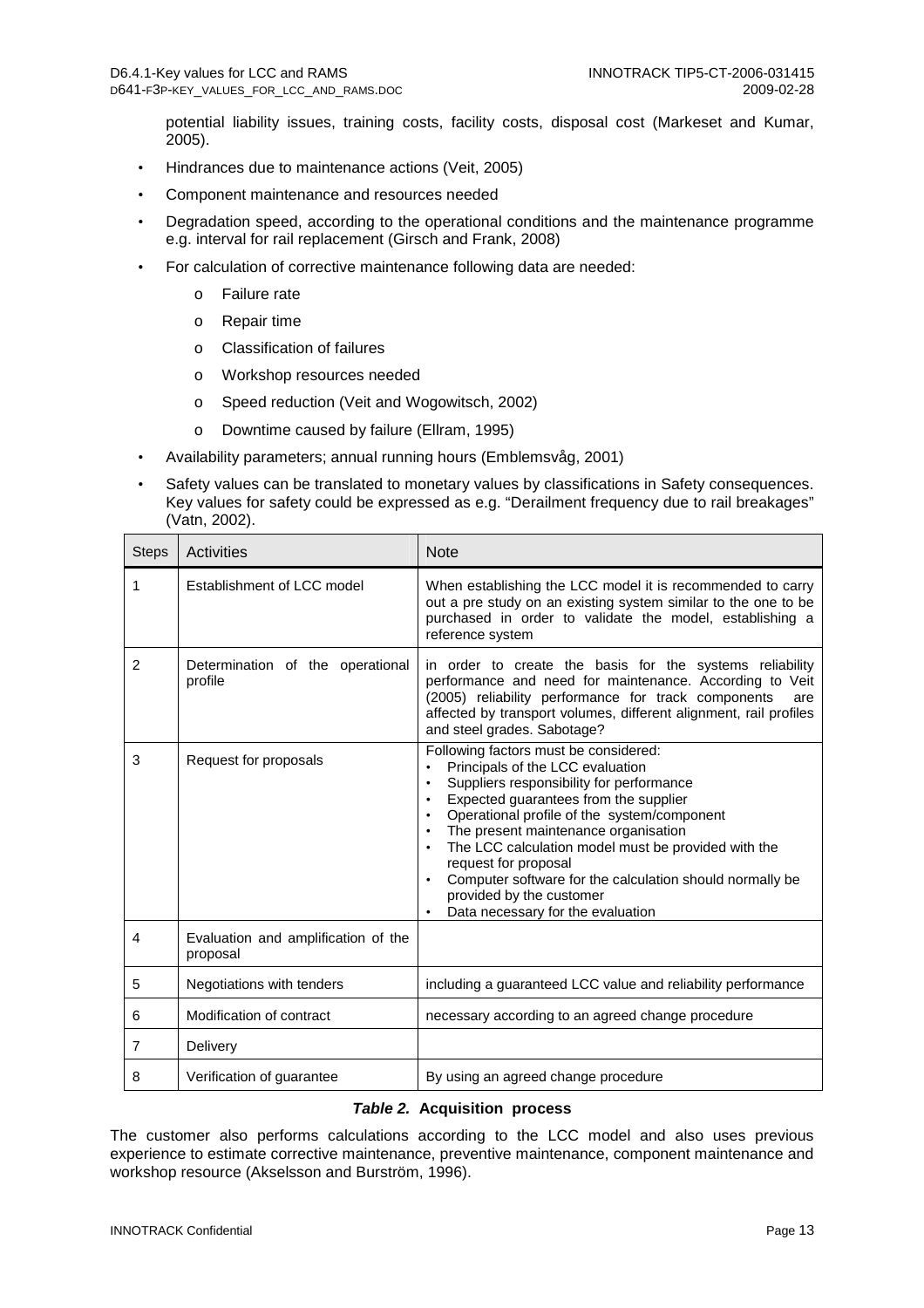The availability performance analysis produces input to the LCC calculation, such as failure rates and repair time but also identifies components most likely to fail or taking most time to repair and components causing unavailability (Akselsson and Burström, 1996).

The contract will contain rules for project realization, e.g. change procedure and guarantees specified in such a way that can be verified. Guarantees should cover an LCC value that must not be exceeded (i.e. not to be exceeded by more than X per cent). Reliability and maintainability performance are also desirable e.g. maximum number of stopping failures and unplanned workshop visits and average or maximum repair time (Akselsson and Burström, 1996).

# 3.4 Limitations because of public purchase regulations

Public procurement is regulated in The Public Procurement Act. The Act comprises the procedures laid out in Europe Directives. The Public Procurement Act includes no limitations regarding which contract form that may be used by the Owner (Förordning (2007:1099)).

## 3.5 Gap analysis

In the gap analysis the result from the literature study is compared with the result from other SP:s /WP:s and the result form the questionnaire in order to find development areas. The result is summoned up in table 3. The development areas are to develop or formulate parameter or key values for:

- Spare part lists, also spare part cost and logistics
- Workshop resources skilled personnel, availability of maintenances personnel, availability of maintenance equipment
- Unplanned workshop visits
- Preventive maintenance cost
- Corrective maintenance cost
- Hindrance due to maintenance actions
- Maximum number of stopping failures
- Speed reduction
- Availability parameters
- Cost for down time
- LCC value that must not be exceeded
- Risk assessment

Also key parameters for boundary conditions needs to be expressed e.g. traffic volume, traffic mix.

| <b>KEY PARAMETERS from</b>          |                      |                        |  |  |  |
|-------------------------------------|----------------------|------------------------|--|--|--|
| Literature study                    | Other SP:s and WP    | Small state of the art |  |  |  |
| Investment cost                     | Considered           | Considered             |  |  |  |
| Material structure (Product tree)   | Considered           | Considered             |  |  |  |
| spare part list                     | Need to be developed | Not considered         |  |  |  |
| Preventive maintenance<br>programme | Considered           | Considered             |  |  |  |
| Workshop resources needed           | Not considered       | Not considered         |  |  |  |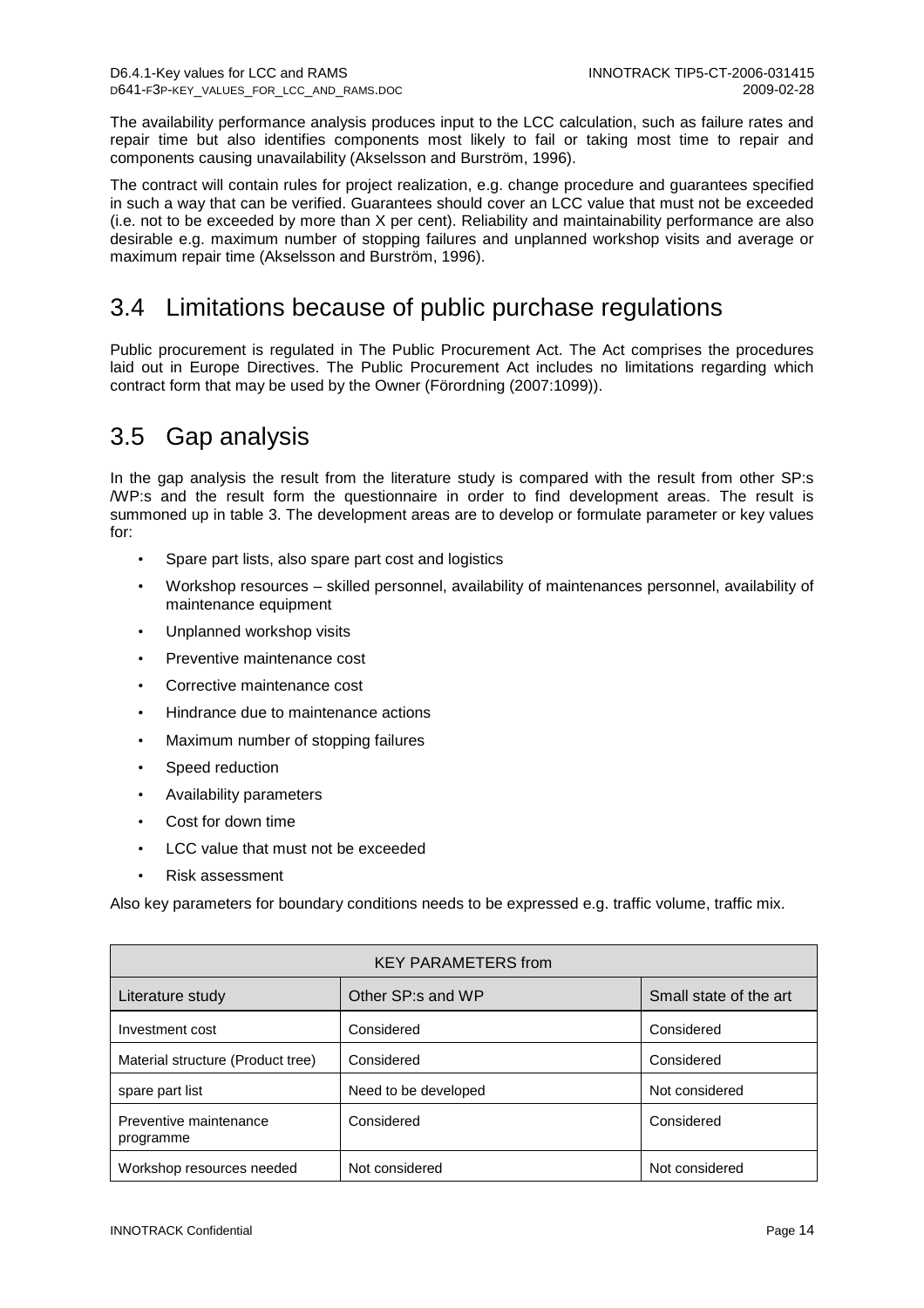$\blacksquare$ 

| <b>KEY PARAMETERS from</b>                       |                                                                                                                                                |                        |  |  |  |
|--------------------------------------------------|------------------------------------------------------------------------------------------------------------------------------------------------|------------------------|--|--|--|
| Literature study                                 | Other SP:s and WP                                                                                                                              | Small state of the art |  |  |  |
| Preventive maintenance costs                     | Considered, but could be difficult to get e.g.<br>for outsourcing reasons                                                                      | Considered             |  |  |  |
| Corrective maintenance costs                     | Considered, but could be difficult to get e.g.<br>for outsourcing reasons                                                                      | Considered             |  |  |  |
| Cost drivers                                     | Introduced in SP1, but needs to be more<br>specified and discussed, e.g. how to reduce<br>inspection costs or periodical maintenance<br>costs? | Not considered         |  |  |  |
| Hindrance due to maintenance<br>actions          | Not considered                                                                                                                                 | Not considered         |  |  |  |
| Component maintenance and<br>resources needed    | Considered                                                                                                                                     | Considered             |  |  |  |
| Degradation speed                                | Considered                                                                                                                                     | Not asked              |  |  |  |
| Failure rate                                     | Considered                                                                                                                                     | Considered             |  |  |  |
| Repair time                                      | Considered                                                                                                                                     | Considered             |  |  |  |
| <b>Classification of failures</b>                | Considered                                                                                                                                     | Considered             |  |  |  |
| Workshop resources needed                        | Not considered                                                                                                                                 | Not asked              |  |  |  |
| Maximum number of stopping<br>failures           | Not formulated                                                                                                                                 | Not formulated         |  |  |  |
| Unplanned workshop visits                        | Not formulated                                                                                                                                 | Not formulated         |  |  |  |
| Average or maximum repair time                   | Considered                                                                                                                                     | Considered             |  |  |  |
| Speed reduction                                  | Not formulated                                                                                                                                 | Not formulated         |  |  |  |
| Downtime caused by failure                       | Need to be developed                                                                                                                           | Need to be developed   |  |  |  |
| Availability parameters; annual<br>running hours | Expressed as train delay, development area                                                                                                     | Need to be developed   |  |  |  |
| Safety values                                    | Considered                                                                                                                                     | Considered             |  |  |  |
| LCC value that must not be<br>exceeded           | Not formulated                                                                                                                                 | Not formulated         |  |  |  |
| Risk assessment                                  | Need to be developed                                                                                                                           | Need to be developed   |  |  |  |

**Table 3. Gap analyse**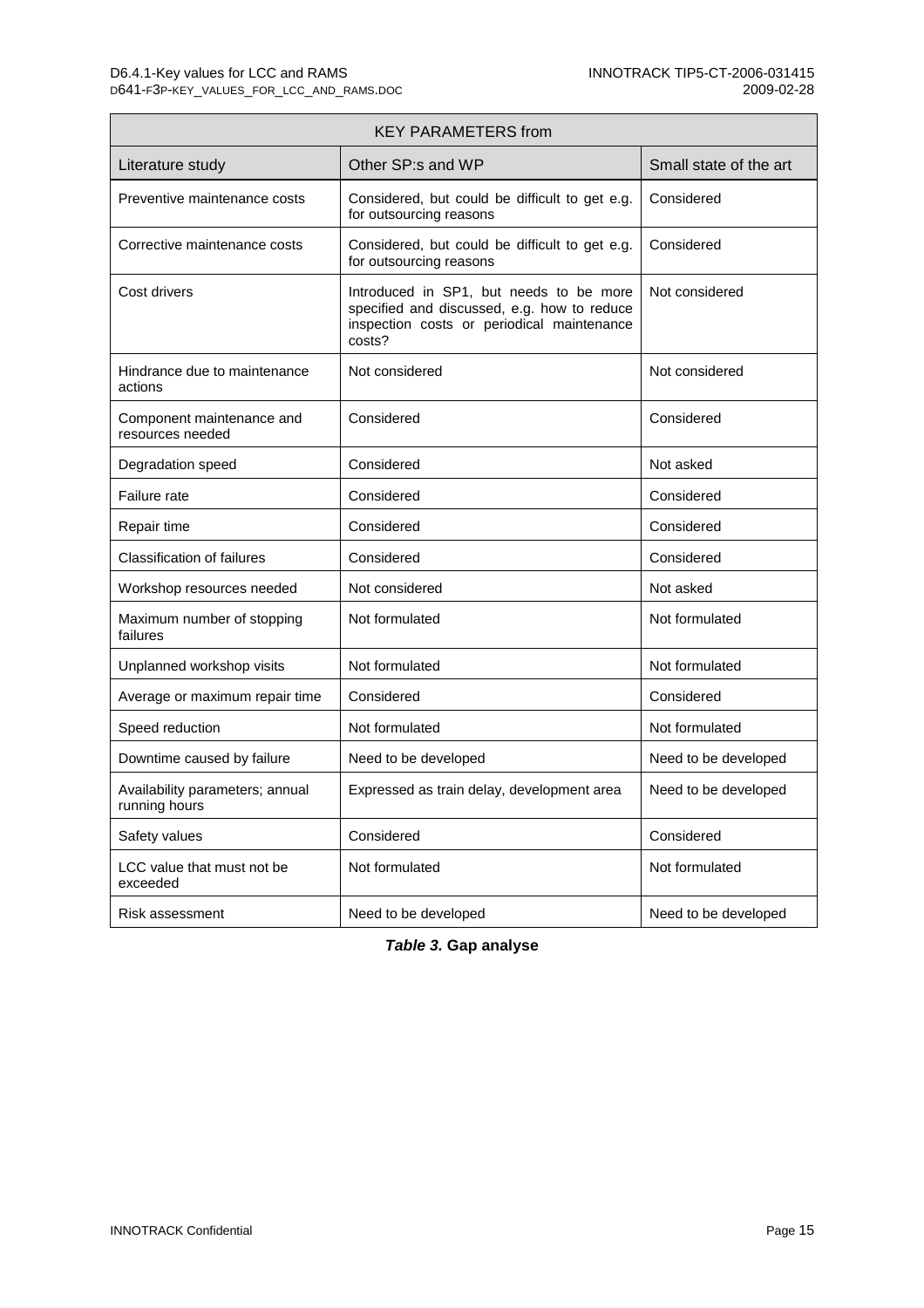# 4. Discussion

The gap-analysis shows that there are already RAMS parameters in use, even if the basic data for calculating them are in some cases uncertain.

The result from the gap-analysis shows that there are several development areas. Although it is necessary to keep in mind that most of the papers in the literature review do not consider the environment for the "outdoor" infrastructure systems, which means that the system is more affected by the operational conditions than in an in-house plant. Other parameters that make it difficult to define or put up key values for RAMS and LCC for infrastructure are that there is a third part operating the track (traffic companies) and also that the maintenance often can be outsourced.

Objectives for an LCC-contract can be formulated not exceeding the LCC – level by a certain percentage. Sub objectives can be formulated as decreasing the wear amount, decreasing the amount of corrective maintenance, decrease train delays or/and the MTTR.

The environmental conditions in which the equipment is to be operated, such as temperature, humidity, dust, maintenance facilities, maintenance and operation personnel training etc. often have considerable influence on the product reliability characteristics and thereby on the maintenance and product support requirement. During the operation phase, manufacturers can benefit from obtaining information about the product's technical health as well as conformance and deviations from the expected performance targets (Markeset and Kumar, 2003).

Today sharing of maintenance data is not so common, which can make it risky for the contractors to commit themselves in long duration contracts, guaranteeing a performance deliverable. This might raise the question if it is necessary to create a web-based platform for exchanging maintenance data such as failure rate, failure type, maintenance action, maintenance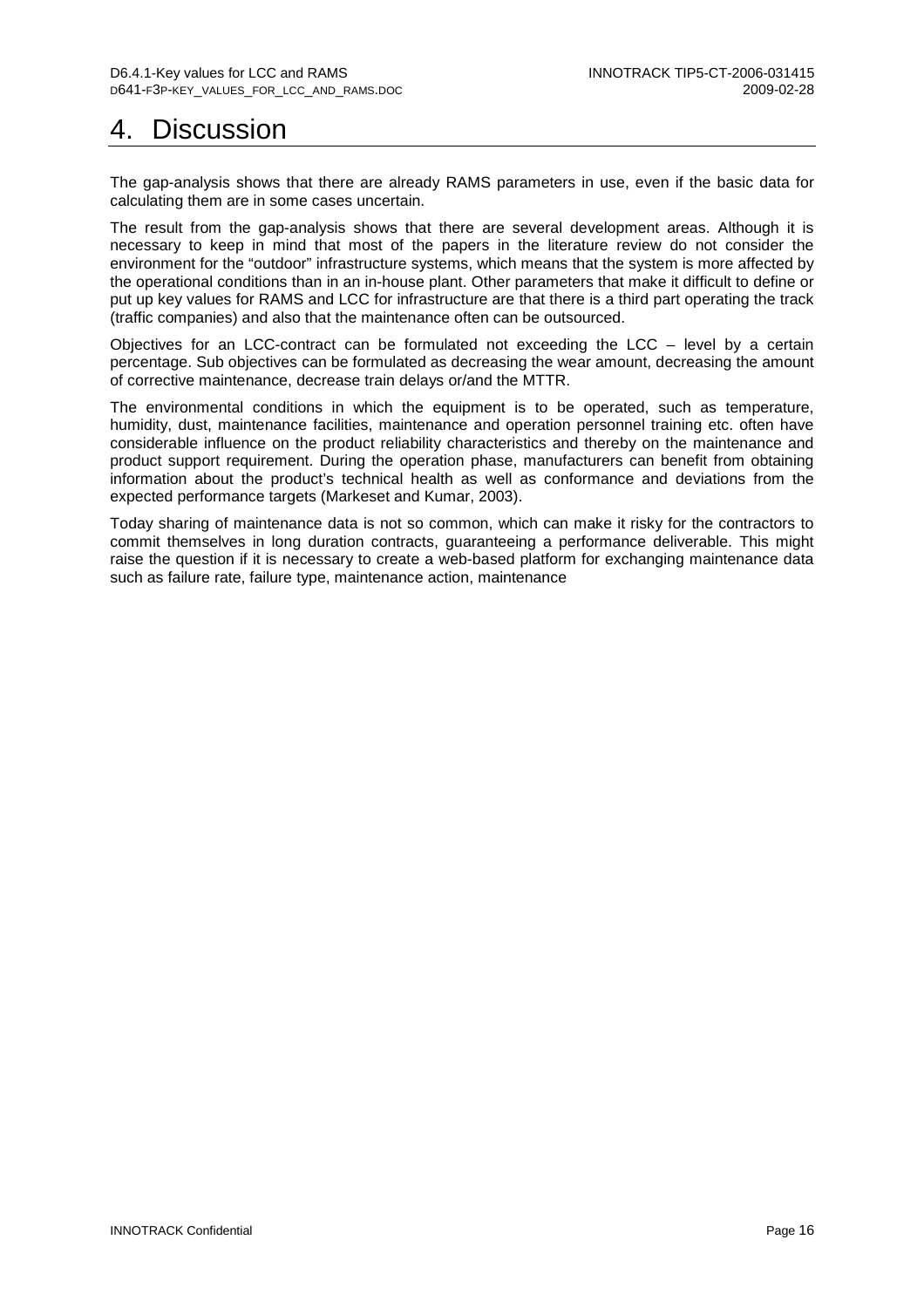# 5. Conclusions

Most commonly used key values to describe RAMS are: failure rate, MTBF, MTTF, MTTR, train delay caused by infrastructure failures, hazard rate, number of derailment and number of accidents. Some other key values for RAMS are MART, MMH, MTTM, time for maintenance, MTBCF, MTBSAF, MWT, NFAC and PPM. IM use key values on system, subsystem and component level while manufactures and contractors use them on component level.

LCC is used to find cost drivers in investment projects. Most common key values for LCC are cost for corrective and preventive maintenance mainly on subsystem level. The impact of using LCC is to obtain decision support for changing equipment and maintenance strategy.

The gap analysis confirms that the use of key values for LCC and RAMS is in a development phase and that there is a need to develop measurable key values for RAMS and LCC.

Key values to develop ore set objective for are:

- Workshop resources skilled personnel, availability of maintenances personnel, availability of maintenance equipment
- Unplanned workshop visits
- Preventive maintenance cost
- Corrective maintenance cost
- Hindrance due to maintenance actions
- Maximum number of stopping failures
- Speed reduction
- Availability parameters
- Cost for down time
- LCC value that must not be exceeded
- Risk assessment

Also key parameters for boundary conditions need to be expressed e.g. traffic volume, traffic mix.

It is also difficult to collect data for maintenance cost and condition due to long technical life time, different accounting systems for maintenance, modification and renewal costs and different maintenance contracts e.g. lump sum performance contracts.

The fact that the railway system is operated and maintained by several different companies/organisations makes it difficult to share or get hold of decision support data in order to plan and maintain the system with an holistic approach in order to avoid sub optimisation. An important task is therefore to develop methods and information systems to improve possibilities of delivering feedback concerning e.g. failure rates to the manufactures or cost for maintenance activities to IM or manufactures that has contracts with LCC-commitments.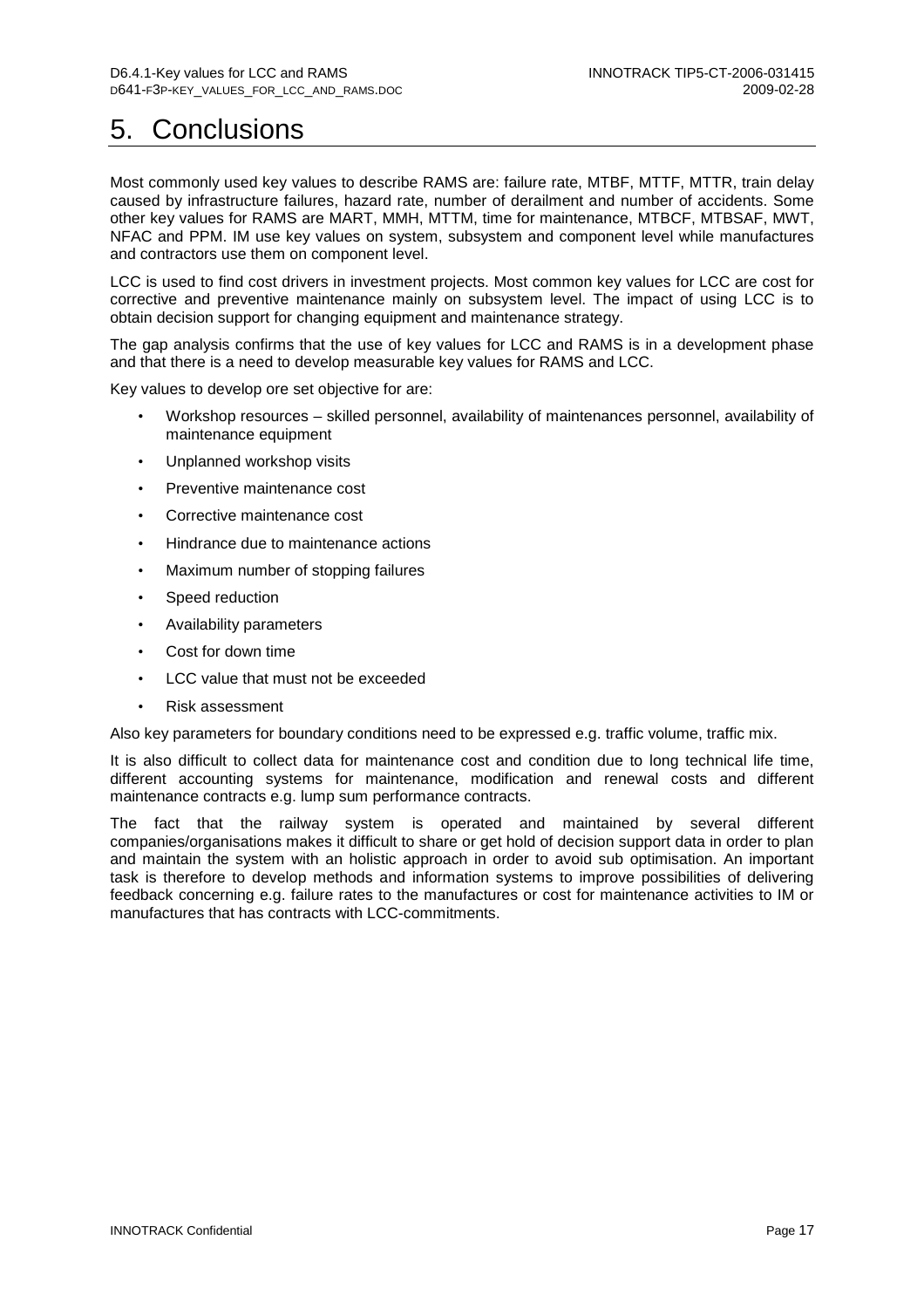# 6. Bibliography

### **References**

Akselsson, H. and Burström, B. (1994). Life cycle cost procurement of Swedish State Railways' highspeed train X2000. Proceeding Instn Mechanical Engineering Vol 28, pp 51-59.

Cole, R. J. and Sterner, E. (2000). Reconciling theory and practice of life-cycle costing. Building Research & Information, 28:5, pp 368-375

Emblemsvåg, J. (2001). Activity-based life-cycle-costing. Managerial Auditing Journal, 16/1, pp 17-27.

Elram, L. M. (1995). Total cost of ownership. An analysis approach for purchasing. International Journal of Physical Distribution and Logistics Management, Vol. 25. No 8, pp 4-23

Elram, L. M. (1993). A Framework for Total Cost of ownership. International Journal of Physical Distribution and Logistics Management, Vol. 4 No. 2, pp 49-60

Ferreria, L. (2005). Rail Track Infrastructure Ownership; Investment and Operational issues. Transportation, 24 (2), pp 183-200.

Förordning (2007:1099) om offentlig upphandling och upphandling inom områdena vatten, energi, transporter och posttjänster

Girsh, G. , Heyder, R., Kumpfmüller, N. and Belz, R. (2005). Comparing the life-cycle cost of standard and head-hardened rail. Railway Gazett, September 2005, pp 549-551.

Girsh, G. and Frank, N. (2008). LCC Rail: a software tool for life-cycle-cost –calculation. Rail Engineering international Edition 2008, No 2, pp 8-11.

Lindholm, A. and Suomala P. (2007). Learning by Costing , Sharpening cost image through life cycle costing. International Journal of Productivity and Performance Management, Vol . 56, No. 8, pp651- 672.

Lindholm, A. and Suomala P. (2004). The Possibility of Life Cycle Costing in Outsourcing Decision Making. Frontiers of E-Business Research 2004. pp226-241.

Nissen, A. (2008). Classification and Cost Analysis of Switches and Crossings for Swedish Railway – a case study.

Nissen, A. (2008). LCC-analysis for Switches and Crossings – A case study from the Swedish Railway network.

Markeset, T. and Kumar, U. (2003). Product support strategy: conventional versus functional products. Journal of Quality and Maintenance Engineering, Vol. 11 No. 1, pp 53-67.

Markeset, T. and Kumar, U. (2003). Design and development of product support and maintenance concepts for industrial systems. Journal of Quality and Maintenance Engineering, Vol . 9 No. 4, pp. 376-392.

Saraswat, S. and Yadava G. S. (2008). An Overview on reliability, availability, maintainability and supportability (RAMS) engineering. International Journal of Quality & Reliability Management. Vol. 25 No 3, pp330-344.

Swaffield, L. M. and McDonald, A. M. (2008). The contractor's use of life cycle costing on PFI projects. Engineering Construction and Architectural Management, Vol. 15, No. 2, pp132-148.

Vatn, J. (2002). A Life Cycle Cost Model for prioritisation of track maintenance and renewal. ProM@in – Progress in Maintenance and Management of Railway Infrastructure, pp 21-25.

Veit, P. (2005). The ÖBB life cycle cost. European Railway review. Pp 69-72.

Veit, P. and Wogowitsch, M.(2002). Track Maintenance based on life-cycle cost calculations. ProM@in – Progress in Maintenance and Management of Railway Infrastructure, pp 6-13

Vipulanandan, C. (2008). Life Cycle Cost Model For Water, Wastewater Systems. Underground Construction Systems, October 2008, pp 80 – 84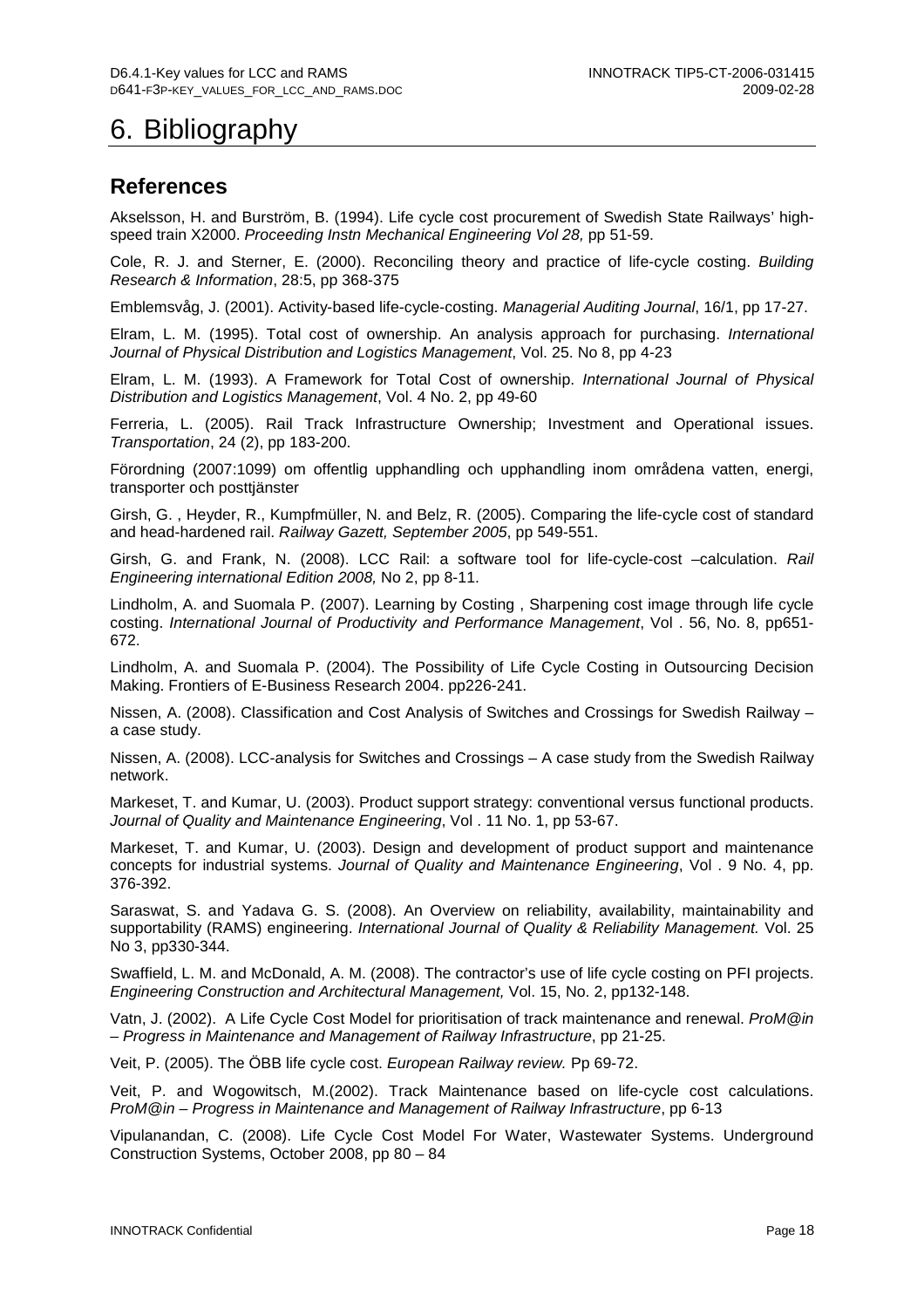Zoeteman, A. (2001). Life cost analysis for managing rail infrastructure, Concept of a decision support system for railway design and maintenance. European Journal of Transport and Infrastructure Research. Vol 1., No 4. pp 391-413.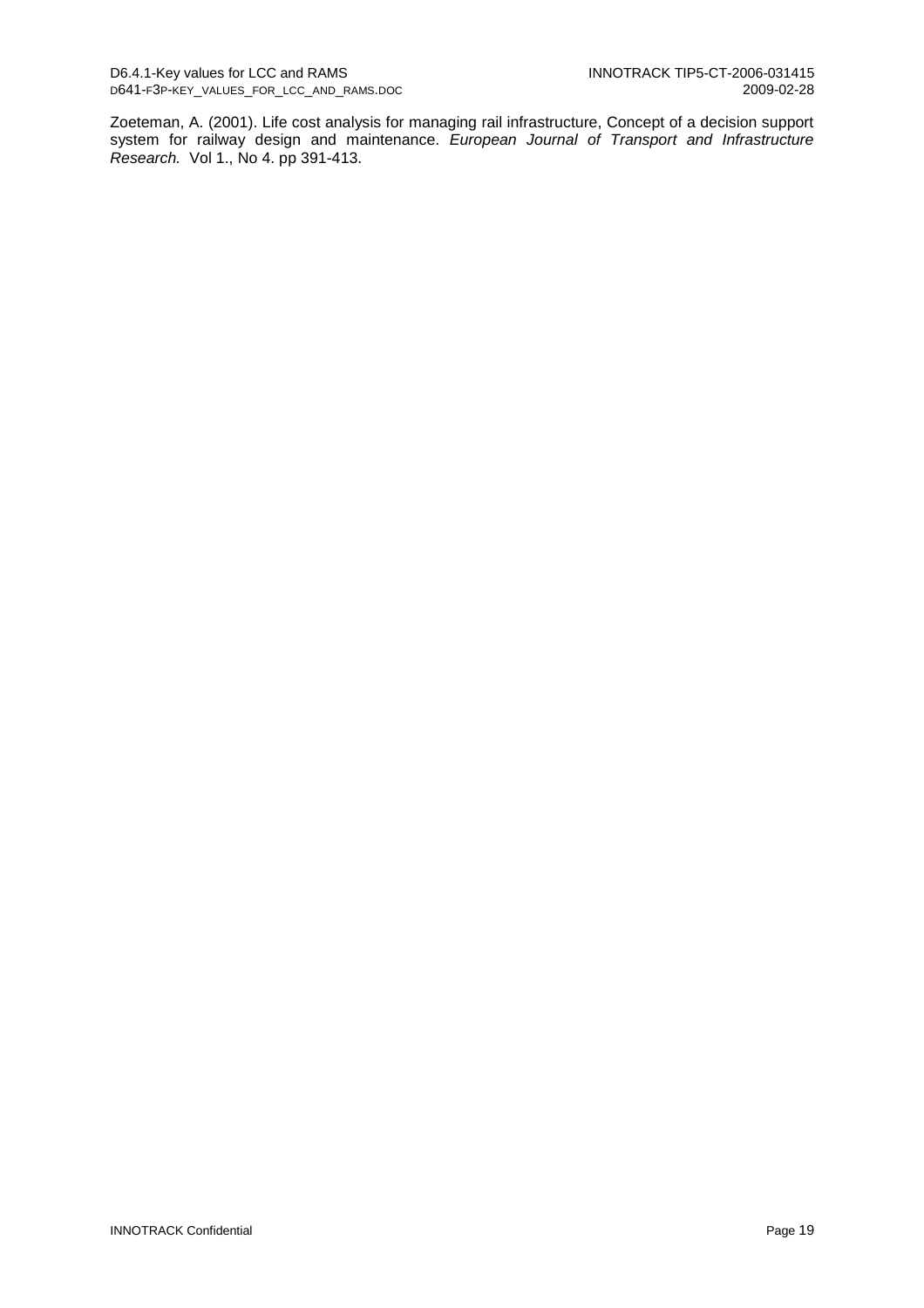# 7. Annexes

The questionnaire was sent out to ADIF, BV, DB, NR, OBB, Prorail CD, RFF, Balfour Beatty, Carillion, Speno, Alstom, VAE, VAS and Corus Rail

# 7.1 Questionnaire

## **Small State of the Art/ Questionnaire – the use of RAMS & LCC in contracts**

### **Questionnaire**

### Small State of the Art

### INNOTRACK SP6 WP4

### RAMS & LCC in Contracts

The scope of this questionnaire is to find best practice in use and development areas.

This questionnaire is answered by:

- □ Infrastructure Manager
- □ Supplier
- □ Contractor

### Definition:

| System                                 | Subsystem          | Component                     |
|----------------------------------------|--------------------|-------------------------------|
| Railway Infrastructure                 | Substructure       | Culvert                       |
|                                        |                    | .                             |
|                                        | Permanent way Rail |                               |
|                                        |                    | Fastening                     |
|                                        |                    | Sleeper                       |
|                                        |                    | <b>Insulated Joints</b>       |
|                                        |                    | Under sleeper pad             |
|                                        |                    | Ballast (40 cm below sleeper) |
|                                        | S&C                | Frog,                         |
|                                        |                    | switch blade,                 |
|                                        |                    |                               |
| Abbreviations:                         |                    |                               |
| <b>MTBF</b> Mean Time Between Failures |                    |                               |

MTTF Mean Time To Failures

MDBF Mean Distance Between Failures

MTBM Mean Time Between Maintenance

MTTR Mean Time To Restoration/Mean Time To Repair

MTTM Mean Time To Maintain<br>MDT Mean Down Time

Mean Down Time

See also http://www.electropedia.org/iev/iev.nsf/index?openform&part=191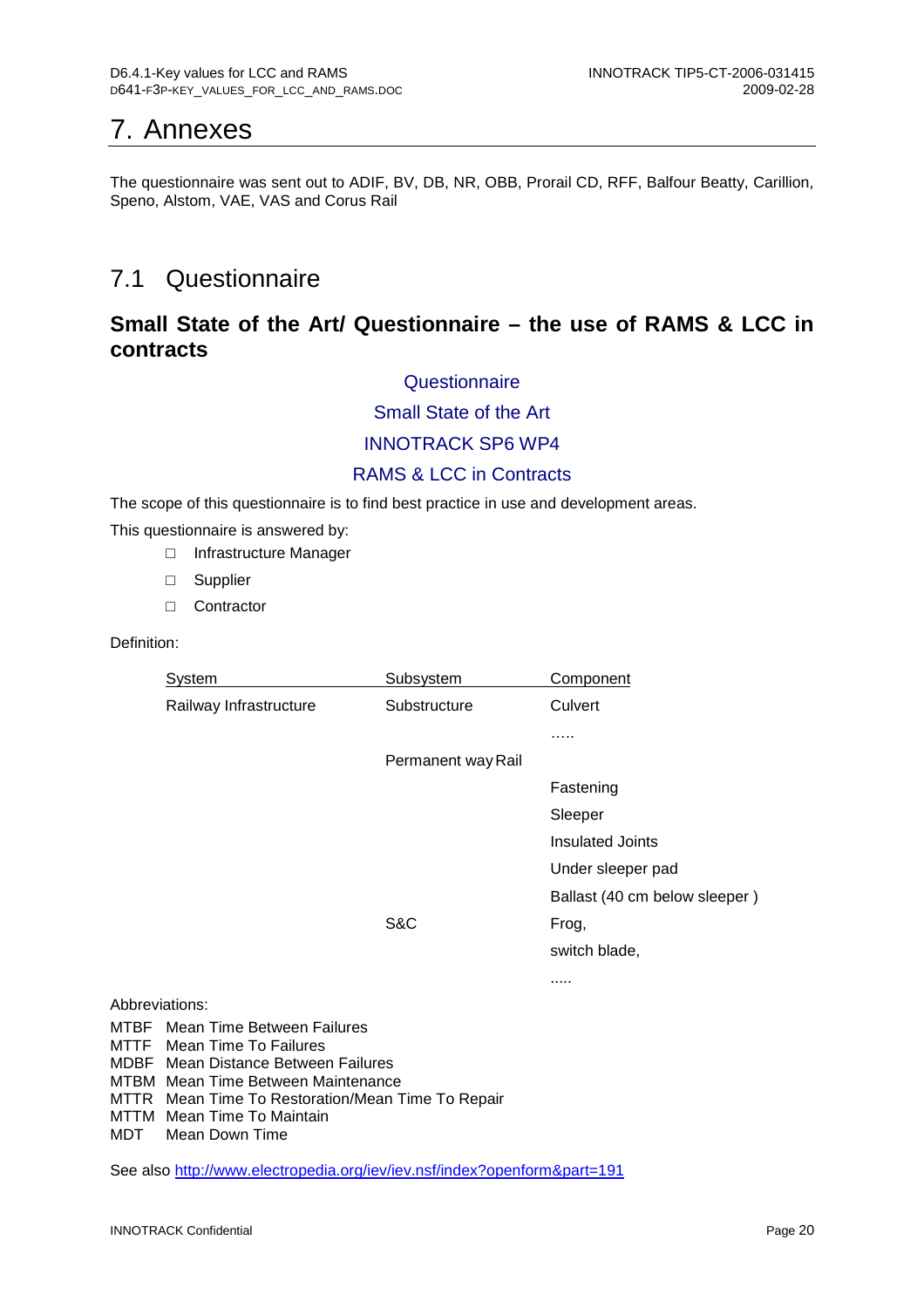#### **RAMS and LCC, see also Table 1 for an example**

- 1. Which key values do you use for describing RAMS (reliability/availability/maintainability/safety) for the system/subsystem/component?
- 2. If you calculate RAMS for system or/and components, describe how?
- 3. Is it possible to measure and follow up key values for RAMS? Describe how and if there are improvement areas?
- 4. Do you target your key values? If yes, describe how.
- 5. Train delays are often used as an availability parameter. Are there other ways of measuring availability for the railway system? Describe how.

Do you use RAMS key values to calculate LCC commitments? Describe how.

- 6. Is it possible to predict future levels for RAMS and LCC? Describe how.
- 7. Do you have RAMS and LCC parameters in your contract? Describe them and how they are used.
- 8. A target for LCC might be to keep the maintenances cost on a certain level during the contract period of e.g. 10 years and in the same time keep the degradation speed on a committed level. Is there a maintenance programme? And how is it supervised?
- 9. Do you use special templates for procurement including demands on key values for LCC and RAMS?
- 10. How do you consider cost of downtime/cost due to un-availability of track in the LCC model?

#### **Boundary condition**

11. Do you agree that critical boundary condition that will affect RAMS and LCC-commitments are?:

Traffic:

- − Type of train and their maintenance standard Yaw stiffness/wheel profiles/
- − Axle weight
- − Speed
- − Traffic Volume

Track related:

- − Track quality
- − Structure beneath Substructure
- − How to establish on place for maintenance (Logistic time)

#### Climate

If not, please give a comment………….

12. Are these boundary conditions possible to monitor, concerning changes that might affect the degradation speed during the contract period. Describe how:

### **Your other comments:**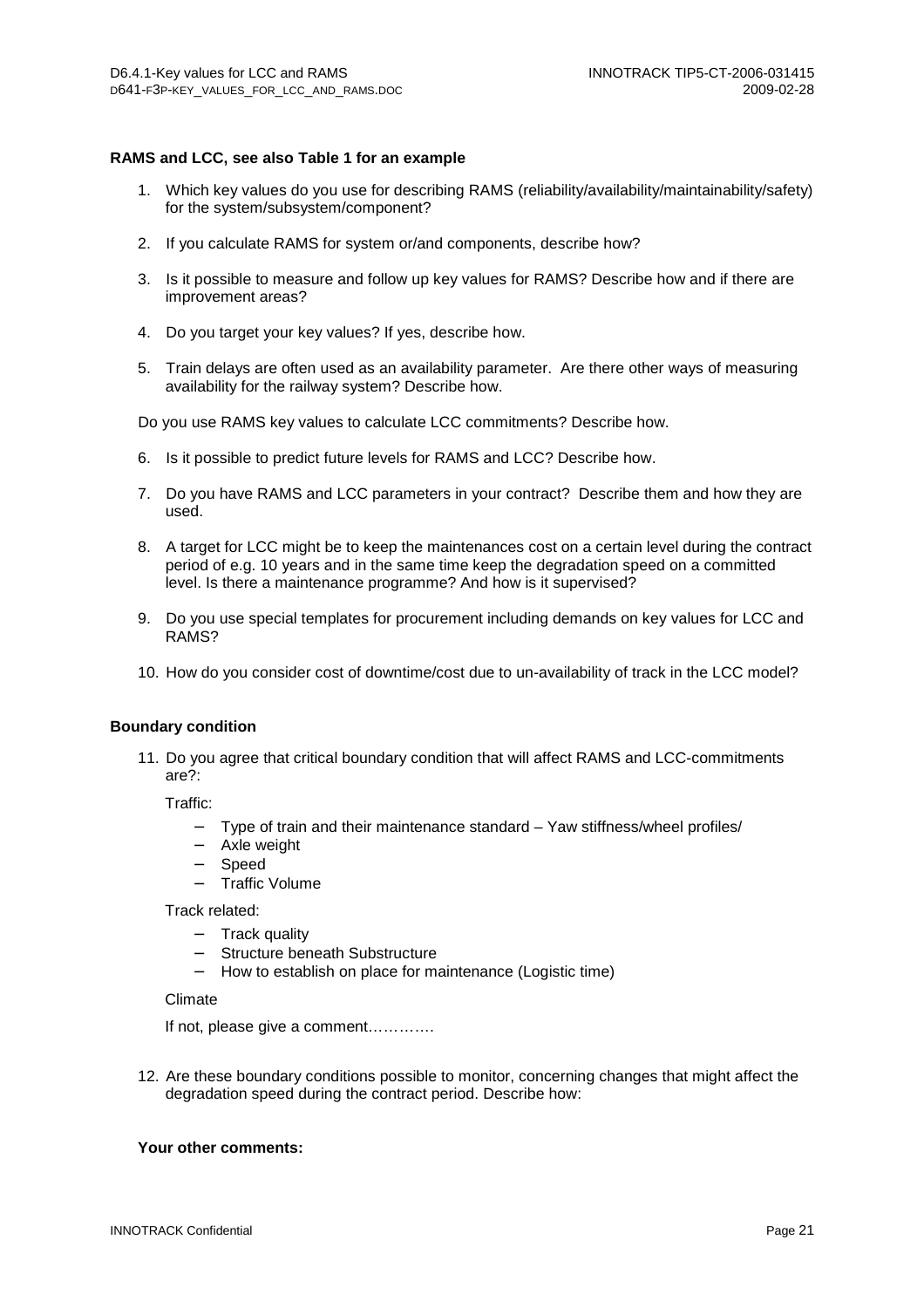### Table 1; Use of RAMS/LCC – example – from BV, X=in use

|                 | <b>Example</b>                          | Railway system                                          | Sub system                                    | Component                                                                   |
|-----------------|-----------------------------------------|---------------------------------------------------------|-----------------------------------------------|-----------------------------------------------------------------------------|
|                 |                                         |                                                         |                                               | level                                                                       |
| Reliability     | Failure rate,                           | Line, section X                                         | X                                             | X                                                                           |
|                 | MTBF,                                   | X                                                       | X                                             | X                                                                           |
|                 | MTTF,                                   | X                                                       | X                                             | X                                                                           |
|                 | MDBF,                                   | $\overline{\phantom{a}}$                                |                                               |                                                                             |
|                 | <b>MTBM</b>                             | $\blacksquare$                                          |                                               |                                                                             |
|                 | Other:                                  |                                                         | Critical item list<br>Critical function list  | Number of remarks<br>leading to short<br>$\sim$ $-$<br>range planned action |
|                 |                                         |                                                         |                                               | Number<br>of<br>train<br>delaying failures                                  |
|                 |                                         |                                                         |                                               | MWT Mean Waiting<br>Time                                                    |
| Availability    | Total train delay                       | X                                                       | $\blacksquare$                                | $\blacksquare$                                                              |
|                 | Train delay caused<br>by infrastructure | $\mathsf X$                                             | X                                             | X                                                                           |
|                 | Other                                   |                                                         |                                               |                                                                             |
|                 |                                         | Deliverance of train<br>time<br>slots according to plan | No                                            | No                                                                          |
| Maintainability | MTTR,                                   |                                                         | X-for corrective<br>maintenance               | Possible - but not<br>always done                                           |
|                 | MTTM,                                   |                                                         |                                               |                                                                             |
|                 | <b>MDT</b>                              |                                                         |                                               |                                                                             |
|                 | Other                                   | Qualification/competence                                | Mean logistic time                            | Spare part supply                                                           |
|                 |                                         | requirements for<br>maintenance personnel               | Mean time to restore                          |                                                                             |
|                 |                                         |                                                         | Special tools and<br>test equipment           |                                                                             |
|                 |                                         |                                                         |                                               |                                                                             |
| Safety          | Number of                               | X                                                       |                                               |                                                                             |
|                 | derailments,<br>number of external      |                                                         |                                               |                                                                             |
|                 | accidents, number<br>of internal        | X                                                       |                                               |                                                                             |
|                 | accidents                               |                                                         |                                               |                                                                             |
|                 | Others                                  | X                                                       |                                               |                                                                             |
|                 |                                         | Safety planning done                                    | Accident and                                  |                                                                             |
|                 |                                         | according to regulations                                | incidents due to<br>maintenance<br>activities |                                                                             |
| LCC in use      |                                         |                                                         | <b>LSC Life Support</b>                       |                                                                             |
|                 |                                         |                                                         | Cost Program<br>ERTMS-022                     |                                                                             |
| key values      |                                         |                                                         | Cost of corrective<br>maintenance             |                                                                             |
|                 |                                         |                                                         | Cost of preventive<br>maintenance             |                                                                             |
|                 |                                         |                                                         | Analysis of cost<br>drivers                   |                                                                             |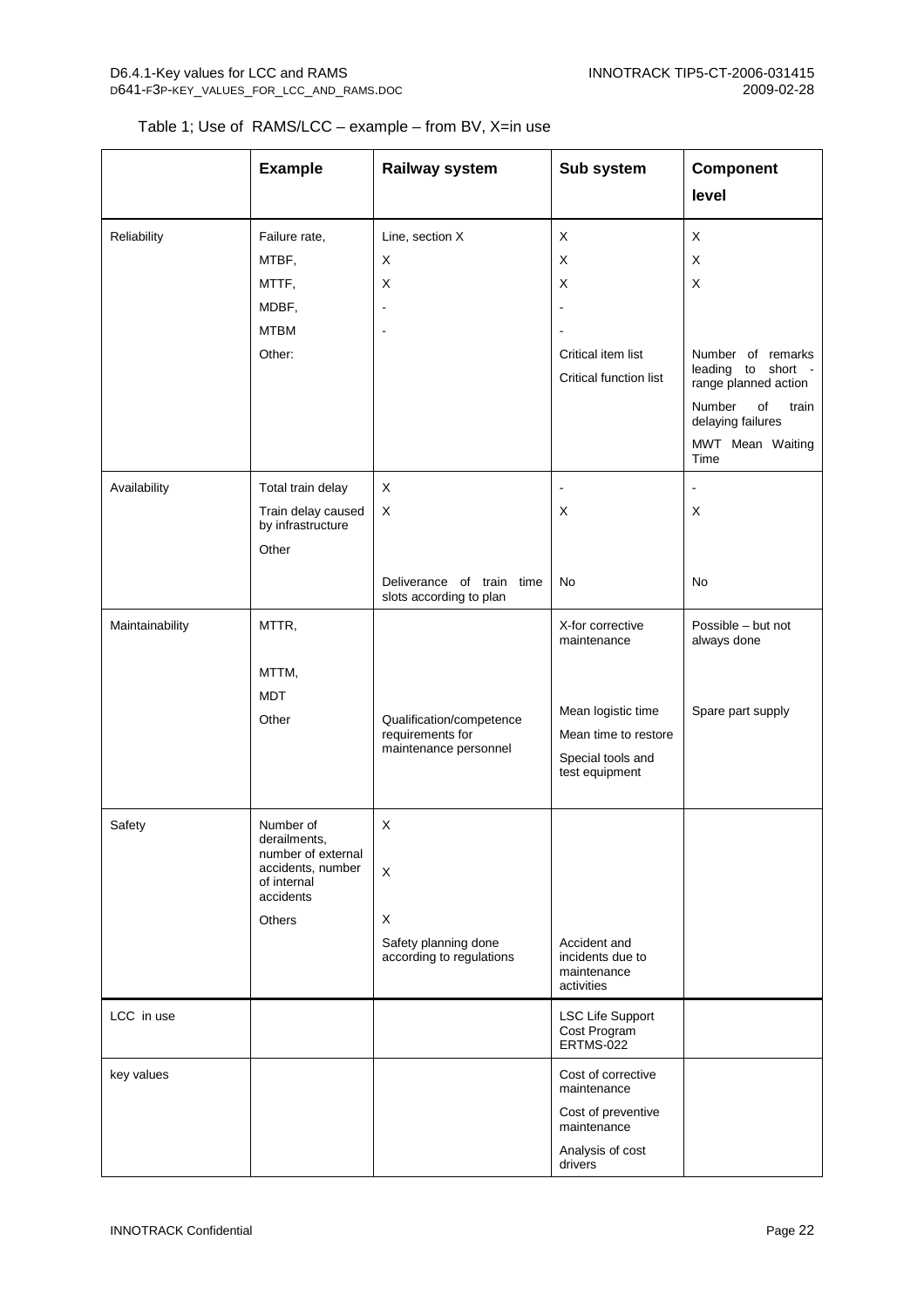| Potential impact on<br><b>LSC</b> commitments |  | Changing:<br>Equipment                       |  |
|-----------------------------------------------|--|----------------------------------------------|--|
|                                               |  | Maintenance<br>practice<br>operating process |  |

Your table to fill in (?)

|                                        | Example                                                                                                    | Railway system | Sub system | <b>Component level</b> |
|----------------------------------------|------------------------------------------------------------------------------------------------------------|----------------|------------|------------------------|
| Reliability                            | Failure rate,<br>MTBF,<br>MTTF,<br>MDBF,<br><b>MTBM</b><br>Other:                                          |                |            |                        |
| Availability                           | Total train delay<br>Train delay caused<br>by infrastructure<br>Other                                      |                |            |                        |
| Maintainability                        | MTTR,<br>MTTM,<br><b>MDT</b><br>Other                                                                      |                |            |                        |
| Safety                                 | Number of<br>derailments,<br>number of external<br>accidents, number<br>of internal<br>accidents<br>Others |                |            |                        |
| LCC                                    |                                                                                                            |                |            |                        |
| key values                             |                                                                                                            |                |            |                        |
| potential impact on LSC<br>commitments |                                                                                                            |                |            |                        |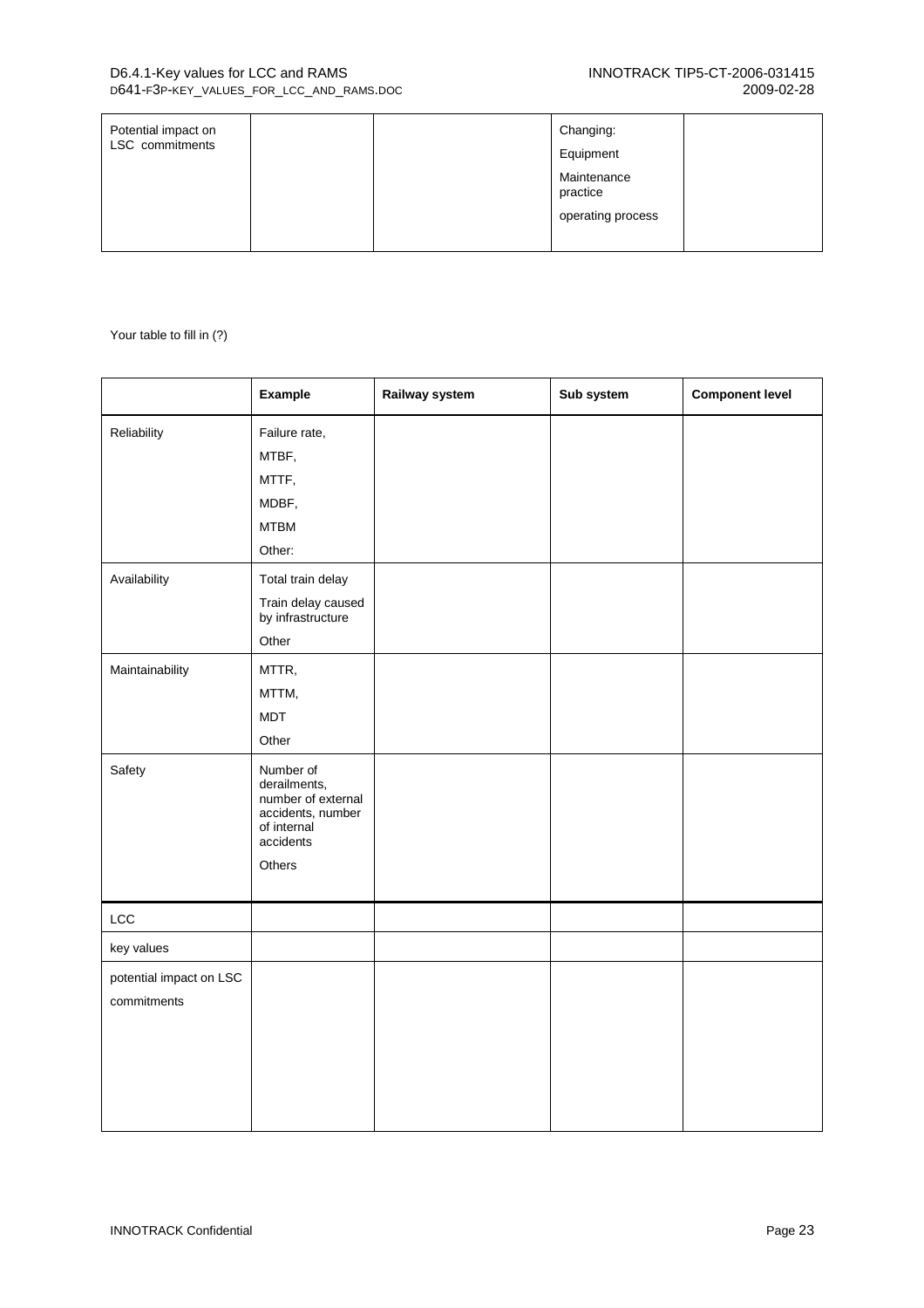## 7.2 Answers

### **1. Which key values do you use for describing RAMS**

| <b>From</b> | <b>Answer</b>                                                                                                                                                       |
|-------------|---------------------------------------------------------------------------------------------------------------------------------------------------------------------|
| A           | Reliability: Failure rate, MTBF, MTTF $\rightarrow$ as function or regular intervals in most cases for<br>subsystem, component                                      |
|             | Availability: train delay caused by infrastructure $\rightarrow$ cost calc. simulation RailSys<br>maintainability                                                   |
| B           | MTBF, Failure rate                                                                                                                                                  |
|             | Train delay (hours and Numbers). Can be broken down to subsystem and component                                                                                      |
|             | MTTR                                                                                                                                                                |
| C           | At the moment we are using LCC and RAMS parameters only for internal evaluations.<br>Therefore we only answer a few of the following questions.                     |
| D           | See table1                                                                                                                                                          |
| Е           | See table1                                                                                                                                                          |
| F           |                                                                                                                                                                     |
| G           | We use all of them, but for the component rail only.                                                                                                                |
| н           | MTBF, Failure rate (FIT/Failure in Time), MTTR, Technical Availability A, Preventive<br>Maintenance (Intervals, Time for Maintenance), Hazard rate (safety related) |
|             |                                                                                                                                                                     |

### **2. If you calculate RAMS for system or/and components, describe how?**

| <b>From</b> | <b>Answer</b>                                                                                                                                                                                                                                                                                                                                                                          |
|-------------|----------------------------------------------------------------------------------------------------------------------------------------------------------------------------------------------------------------------------------------------------------------------------------------------------------------------------------------------------------------------------------------|
| A           | The exact values are not often well known in a useful accuracy. Therefore A implemented a<br>specific scheme:                                                                                                                                                                                                                                                                          |
|             | a. Describe the aim/ task of your LCC<br>b. Set up LCC team for the specific question (technical experts, one expert for the<br><b>LCC</b><br>more or less as moderator)<br>c. Describe the system for calculation – full LCC or reduced (depends of comparison and                                                                                                                    |
|             | decision making support or full economical calculation)<br>d. Describtion of necessary parameters – In/ Out frame. Important for the following up data<br>mining and documentation if the are not all the point implemented (e.g. social, noise,<br>customer effects, etc.). and explanation why in or out of the calc. $\rightarrow$ team work<br>e. Built up LCC model (CBS and PBS) |
|             | f. Data mining for necessary data - both costs and intervals if data available; otherwise<br>experts estimation<br>g. Adaption of the LCC model as result of the foregoing work (e.g. no difference between the<br>systems as assumed before)                                                                                                                                          |
|             | h.LCC-A (NPV, annuity) incl. the sensitivity (rates, intervals, costs)                                                                                                                                                                                                                                                                                                                 |
|             | Recommendation for the decision based on LCC                                                                                                                                                                                                                                                                                                                                           |
| B           | Data from inspection database BESSY and Failure report system Ofelia - failure rate, MTBF<br>can be calculated, from Ofelia – MTTR. This can be done both for subsystem and<br>components. For new assets expert estimations based on historical data from earlier asset<br>behaviour.                                                                                                 |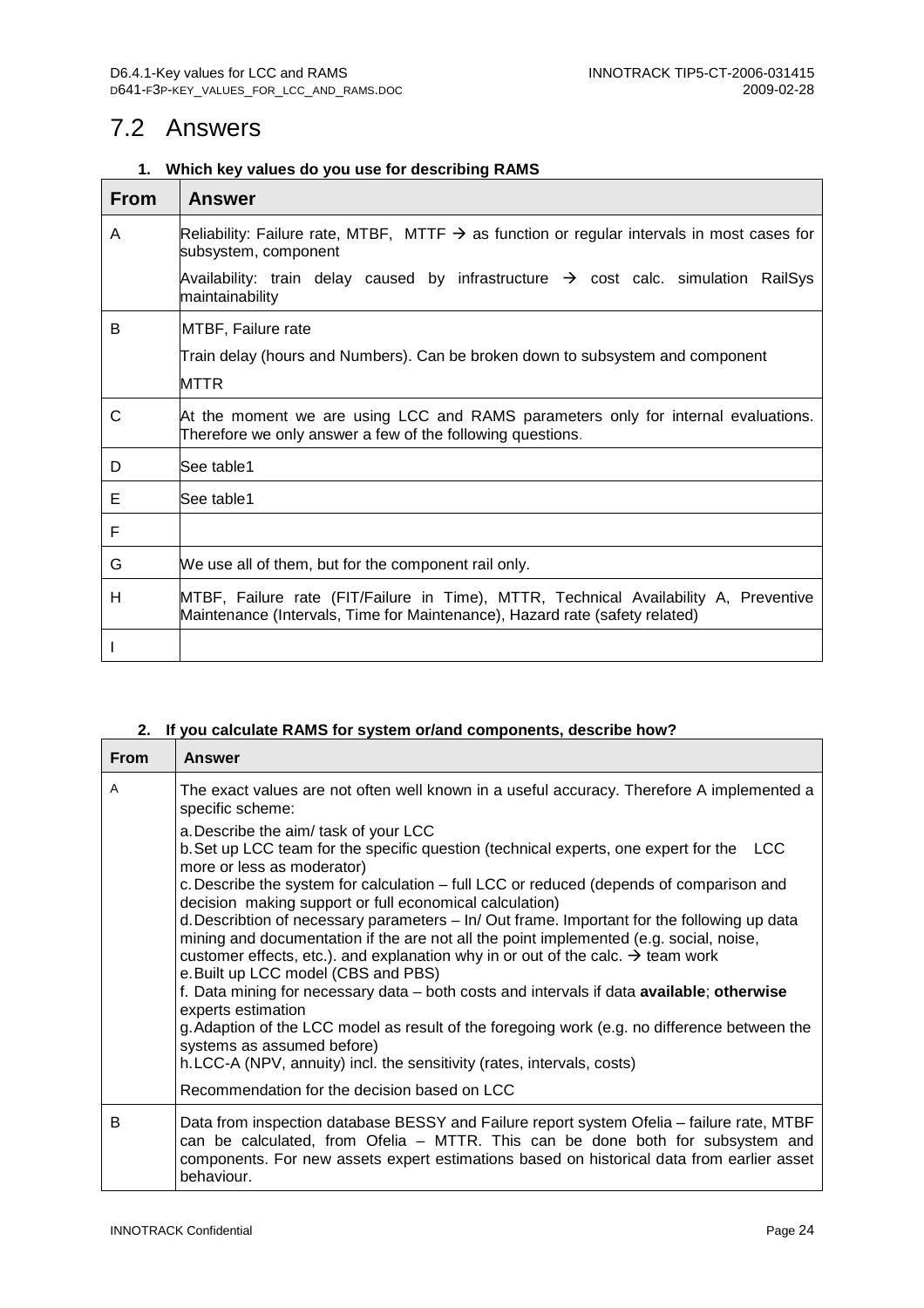|   | Calculations of values based on reliability modelling is done in some cases e.g. signalling<br>systems?                                                                                                                                                                                                                                                                                                        |
|---|----------------------------------------------------------------------------------------------------------------------------------------------------------------------------------------------------------------------------------------------------------------------------------------------------------------------------------------------------------------------------------------------------------------|
| C |                                                                                                                                                                                                                                                                                                                                                                                                                |
| D | From failure data (FMS - Failure Management System), calculate MTBF and MTBCF, and<br>crucially look at the distribution too, this is then included in a reliability handbook containing<br>reliability data of key systems and components.                                                                                                                                                                    |
|   | For new projects we use AvSim software to calculate RAMS data and use our TRAIL model<br>to overlay timetable data to predict, delays etc.                                                                                                                                                                                                                                                                     |
| Е | We have a structured way of making RAMS analysis. Depending on type of project the<br>projectmanager PRM decides what aspects of RAMS are relevant for his projects. In a<br>hand-out the PRM is guided through the RAMS methodology.                                                                                                                                                                          |
|   | We describe the following items:                                                                                                                                                                                                                                                                                                                                                                               |
|   | Question to be answered                                                                                                                                                                                                                                                                                                                                                                                        |
|   | input<br>method                                                                                                                                                                                                                                                                                                                                                                                                |
|   | output                                                                                                                                                                                                                                                                                                                                                                                                         |
|   | The output and method is decided by de PRM based on the guidelines in the hand-out The<br>analyses is done by external party. At start of project the PRNM, external party and most of<br>time RAMS expert (me) have discussion how to run the RAMS analyses. After that the<br>extern party starts evaluate and calculate, using the described inputs etc The report is<br>evaluated and put in RAMS dossier. |
| F |                                                                                                                                                                                                                                                                                                                                                                                                                |
| G | See our example in deliverable 6.3.2 chapter 2.3. The starting point are the most relevant<br>rail defects as listed in the Catalogue of Rail Defects UIC 712. For each relevant defect, the<br>MTBF and the MTTM are considered. The data are from a number of track tests, many of<br>them were considered in SP4.                                                                                           |
| H | First step: Calculation of failure rates for components based on field data (if available),<br>expert estimations or other data bases (Military handbook, NPRD etc.)                                                                                                                                                                                                                                           |
|   | Second step: Calculation of the values of subsystems/systems based on the reliability<br>modelling (parallel and serial structure).                                                                                                                                                                                                                                                                            |
| п |                                                                                                                                                                                                                                                                                                                                                                                                                |

### **3. Is it possible to measure and follow up key values for RAMS? Describe how and if there are improvement areas**?

| From | Answer                                                                                                                                                                                                                                                                                                                                            |
|------|---------------------------------------------------------------------------------------------------------------------------------------------------------------------------------------------------------------------------------------------------------------------------------------------------------------------------------------------------|
| Α    | EDV system for MTBF, MTTR<br>test sites, laboratory                                                                                                                                                                                                                                                                                               |
|      | specific RAMS software for calc                                                                                                                                                                                                                                                                                                                   |
|      | A Comment: There are improvement areas: problem is that the RAMS software is specified<br>to other systems than treck, e.g.electricity. The main idea is up or down. Track has the UP,<br>but at defined lim. Values we improve, e.g. rail grinding, have up with the improved system,<br>but not the "new" function (but a remaining life time). |
| в    | Yes. Ofelia, BESSY and some other systems make it possible to evaluate RAMS values.<br>One enhancement areas are to get better control of the maintenance history i.e. to know<br>what maintenance activities that has been conducted during the contract time. This can be<br>difficult when having lump sum performance contracts.              |

 $\overline{1}$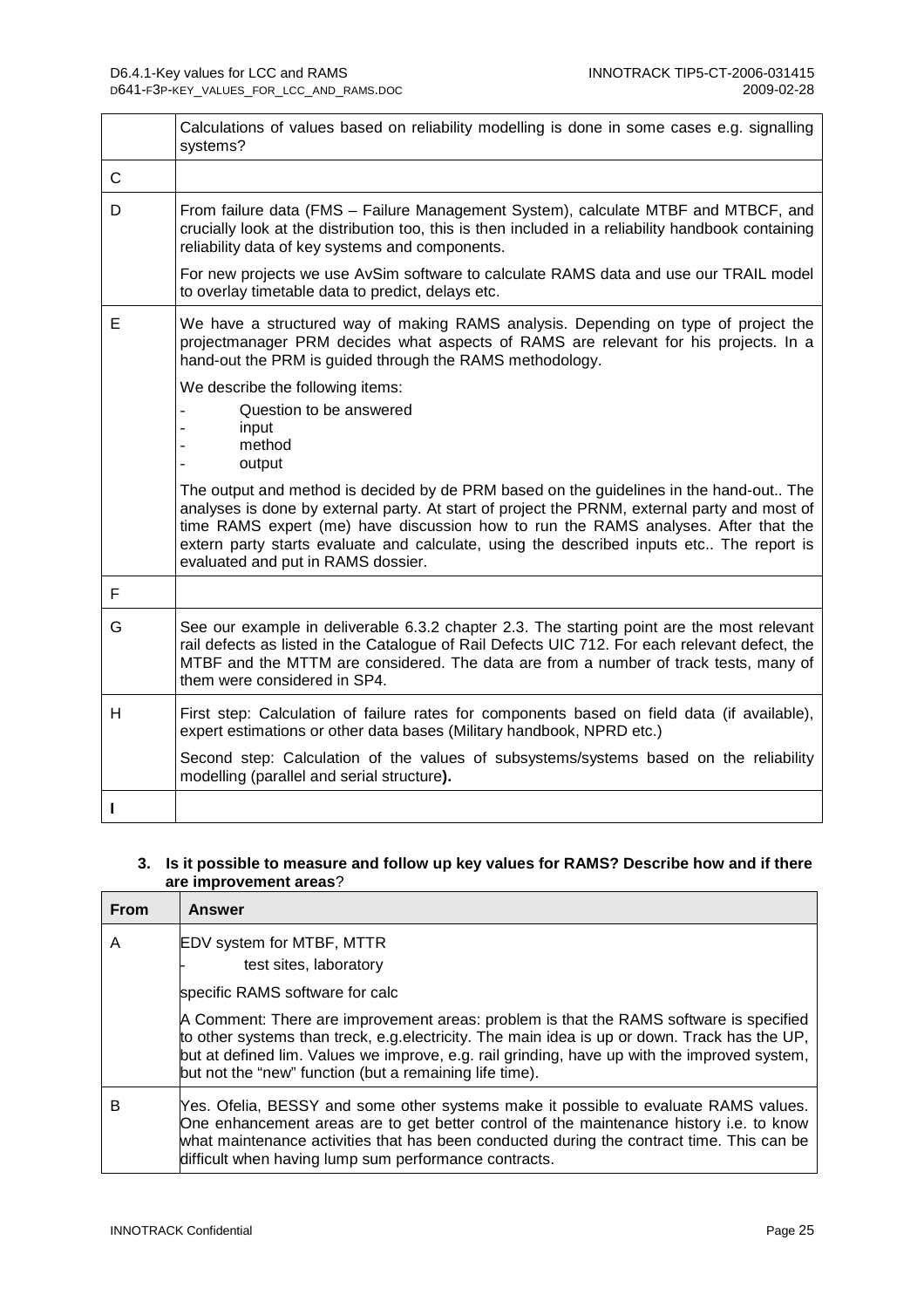$\overline{\phantom{a}}$ 

| C |                                                                                                                                                                                                                                                                                                                                                                                                                                                                               |
|---|-------------------------------------------------------------------------------------------------------------------------------------------------------------------------------------------------------------------------------------------------------------------------------------------------------------------------------------------------------------------------------------------------------------------------------------------------------------------------------|
| D | Yes – we use FRACAS (Failure Reporting and Corrective Action System) and DRACAS<br>(Data Recording and Corrective Action System) to follow up on failures and update our<br>RAM data, this feeds back into the reliability handbook.                                                                                                                                                                                                                                          |
| Е | We have several intranet applications which monitor the performance of the rail infra. The<br>putput of the different application is not yet consistent. It is possible to make a relation<br>between activities, cost and performance.                                                                                                                                                                                                                                       |
| F |                                                                                                                                                                                                                                                                                                                                                                                                                                                                               |
| G | The most important values for rail are related to wear and rolling contact fatigue. Other data<br>like for internal defects are not accessible to us as a rail supplier. They should be evaluated<br>from rail failure statistics of the individual railways. Some of them have such a statistics<br>based on the UIC 712, and the quality of the data should be sufficient. Without such a field<br>study, we think that it will not be possible to set any limiting values. |
| Н | Yes. Implementation of data (failure) recording systems is in the responsibility of the<br>infrastructure managers. RAMS values should be evaluated from failure statistics and from<br>recorded maintenance programmes of the individual railways.                                                                                                                                                                                                                           |
|   |                                                                                                                                                                                                                                                                                                                                                                                                                                                                               |

### **4. Do you target your key values? If yes, describe how**.

| <b>From</b> | <b>Answer</b>                                                                                                                                                                                                                                                                                                                                                                 |
|-------------|-------------------------------------------------------------------------------------------------------------------------------------------------------------------------------------------------------------------------------------------------------------------------------------------------------------------------------------------------------------------------------|
| A           | At the moment we target key values for new technique/ components at specific test sites:<br>measurements                                                                                                                                                                                                                                                                      |
| В           | Yes, objectives for availability are put up in values "Decrease train delay hours", also MTTR<br>for some critical asset like catenary and in general for the whole system in values like -<br>time to establish on failure place. For maintainability there are also targets to decrease the<br>amount of corrective maintenance and transform it to preventive maintenance. |
|             | For some specific contracts. e.g. grinding; the objective is to extend the life length., but this<br>is not always expressed in the contract.                                                                                                                                                                                                                                 |
| С           |                                                                                                                                                                                                                                                                                                                                                                               |
| D           | Yes - Particularly in new projects, where failure rates may lead to design changes after<br>trials or extended trials.                                                                                                                                                                                                                                                        |
| E           | Our KPI performance indicators are targeted for whole of Es country. It needs to be defined<br>in more detail e.g. for every line. We also have key values for maintenance costs and<br>during the negotiations of the contract this is used.                                                                                                                                 |
| F           |                                                                                                                                                                                                                                                                                                                                                                               |
| G           | We focus on rail wear replacement and grinding cycles, demonstrating the improvement<br>factors of new high strength rail steels.                                                                                                                                                                                                                                             |
| н           | We focus not on determined values, but on extending the life time of our systems and on<br>reducing the maintenance/inspection effort.                                                                                                                                                                                                                                        |
|             |                                                                                                                                                                                                                                                                                                                                                                               |

### **5. Train delays are often used as an availability parameter. Are there other ways of measuring availability for the railway system? Describe how.**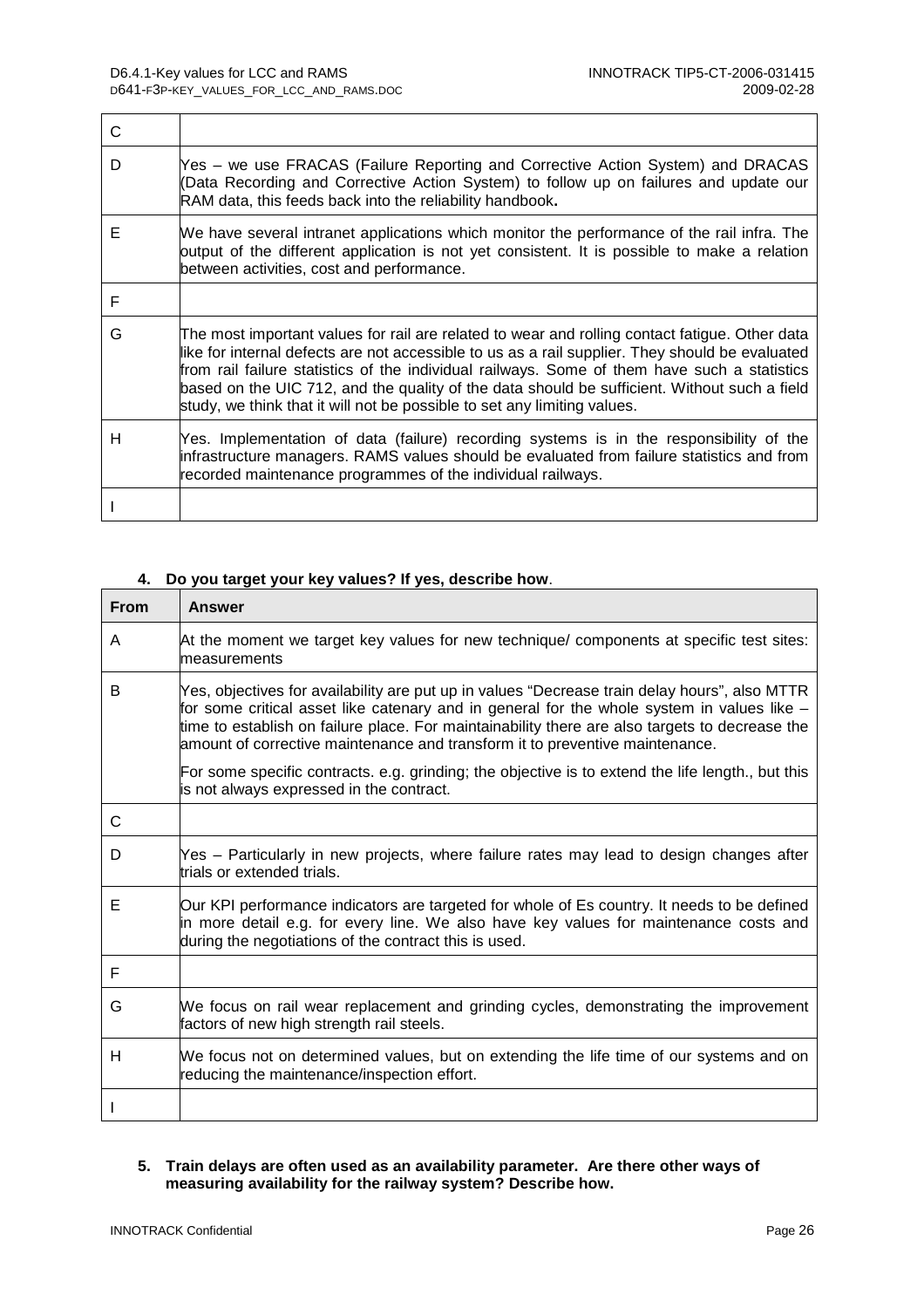$\mathbf{r}$ 

| From | Answer                                                                                                                                                                                                                                                                                                                                                              |
|------|---------------------------------------------------------------------------------------------------------------------------------------------------------------------------------------------------------------------------------------------------------------------------------------------------------------------------------------------------------------------|
| A    | Part of the national transportation contracts which costs money                                                                                                                                                                                                                                                                                                     |
| В    | Availability for railway can be a function of the capacity of utilisation of the line;                                                                                                                                                                                                                                                                              |
|      | Obtained capacity / Planned capacity, calculated for a point in time or over a time interval.                                                                                                                                                                                                                                                                       |
|      | This definition treats availability as a function of the obtained capacity and a constant<br>planned capacity. The planned capacity might be set to the theoretical capacity, the<br>practical capacity, or lower. One advantage of defining planned capacity as the theoretical<br>capacity is that availability then takes on values between 0 and 1, not higher. |
| С    |                                                                                                                                                                                                                                                                                                                                                                     |
| D    | Yes – our TRAIL model for new projects will either calculate availability for service (time out<br>of use ie in possessions) or train delay. The other measure PPM (Passenger Performance<br>Metric)                                                                                                                                                                |
| E.   | We use the following 4 algorithms :                                                                                                                                                                                                                                                                                                                                 |
|      | KPI-Beschikbaarheid = $\{ (MB - onderhoudstijd - storingstijd) / MB \} x 100\%;$                                                                                                                                                                                                                                                                                    |
|      | $MB = \Sigma$ (maximale beschikbare uren x baanvakwaarde x aantal spoorzones)                                                                                                                                                                                                                                                                                       |
|      | TAO=number of errors effecting trains<br>FHT=MTTR<br>Duur= MTTM<br>Baanvakwaarde=parameter to indicate the amount of trains on the infra<br>Spoorzone= indicats the area that is affected by the error<br>Maximale beschikbare uren: number of hours each "spoorzone" of the track is open for                                                                      |
| F    | trains.                                                                                                                                                                                                                                                                                                                                                             |
| G    | One other point is to determine the down time required for maintenance.                                                                                                                                                                                                                                                                                             |
|      | The total infrastructure availability also depends whether scheduled maintenance down<br>time or idle time of operations can be foreseen for maintenance and repair.                                                                                                                                                                                                |
| н    | Recording of Up- and Downtime of systems/components and hence calculation of the<br>availability.                                                                                                                                                                                                                                                                   |
|      |                                                                                                                                                                                                                                                                                                                                                                     |

### **6. Do you use RAMS key values to calculate LCC commitments? Describe how.**

| <b>From</b> | <b>Answer</b>                                                                                                                                                                                          |
|-------------|--------------------------------------------------------------------------------------------------------------------------------------------------------------------------------------------------------|
| A           | Described above                                                                                                                                                                                        |
| B           | Not in general, corrective maintenance cost can be calculated based on data from the<br>failure system Ofelia, preventive maintenance is more difficult.                                               |
| -C          |                                                                                                                                                                                                        |
| D           | Yes – RAMS is considered in the LCC of new projects and this then feeds in the<br>Infrastructure Cost Model, which is the model of overall business costs.                                             |
| F           | We calculate the number of errors in the area or line. We also how many hours are<br>needed for maintenance (corrective and preventive). We also estimate how much<br>money is needed for maintenance. |

 $\mathbb{R}$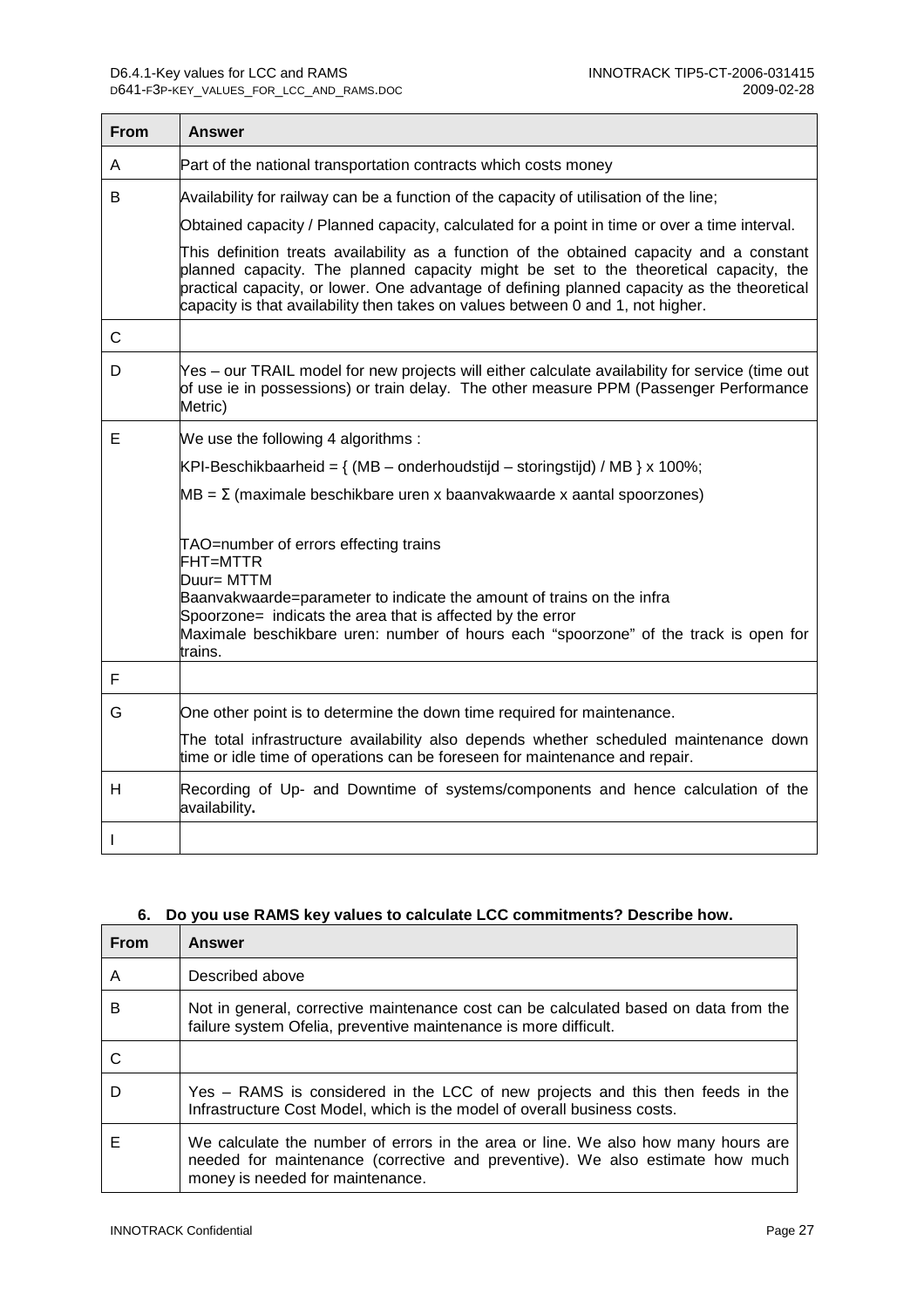|   | The time that trains cannot use the infra is translated to the amount of trains that can<br>not drive. Then this is calculated as costs for the passengers using 7 euro per<br>passenger per hour. We also use keyfigures for every cargotrain that is delayed. And<br>many more items |
|---|----------------------------------------------------------------------------------------------------------------------------------------------------------------------------------------------------------------------------------------------------------------------------------------|
|   |                                                                                                                                                                                                                                                                                        |
| G | We do not commit us either to RAMS values nor LCC. For RAMS see 3 and 4 above.<br>Our RAMS analyses presented so far are informative only.                                                                                                                                             |
| Н | MTBF, MTTR values are the base for calculation of costs for corrective maintenance.<br>But up to now our LCC calculations are only informative.                                                                                                                                        |
|   |                                                                                                                                                                                                                                                                                        |

### **7. Is it possible to predict future levels for RAMS and LCC? Describe how**.

| From | Answer                                                                                                                                                                                                                    |
|------|---------------------------------------------------------------------------------------------------------------------------------------------------------------------------------------------------------------------------|
| A    |                                                                                                                                                                                                                           |
| В    | With more knowledge and by using degradation models and or simulation tools it would be<br>possible. It will also be necessary to control the boundary conditions and what maintenance<br>actions that has been conducted |
| C    | <b>No</b>                                                                                                                                                                                                                 |
| D    | Yes - We use our TRAIL/AvSim models to predict reliability in new projects. We also use<br>the Duane model to plan and then monitor Reliability growth.                                                                   |
| Е    | Yes, based on history we predict the reliability, availability and calculate the LCM                                                                                                                                      |
| F    |                                                                                                                                                                                                                           |
| G    | With knowledge on actual field data it should be possible.                                                                                                                                                                |
| н    | RAMS/LCC prognosis could be based on predicted and if possible<br>??<br>tested<br>system/component performance behaviour compared to systems/components in operation<br>(knowledge of field data)                         |
|      |                                                                                                                                                                                                                           |

### **8. Do you have RAMS and LCC parameters in your contract? Describe them and how they are used.**

| <b>From</b> | <b>Answer</b>                                                                                                                                                                       |
|-------------|-------------------------------------------------------------------------------------------------------------------------------------------------------------------------------------|
| A           | We do not have RAMS/LCC parameters in our contracts, but:                                                                                                                           |
|             | we started with specific LCC contracts at the planning part (A standards: take into account<br>all follow up costs at the planning phase) and ask our planning office for the calc. |
|             | we use LCC also for "risk" calculation before implementing a new (track) product                                                                                                    |
|             | problem of contract: to define boundary conditions, e.g. loading collective, for 10 years (its<br>not a boxed system)                                                               |
| В           | Only in a few cases. Parameters are failures per year per system, MTTR and MTBF per<br>system.                                                                                      |
| C           | Currently the LCC parameters become implemented in the new frame contract for electronic<br>control centres. Parameters see table 1 C                                               |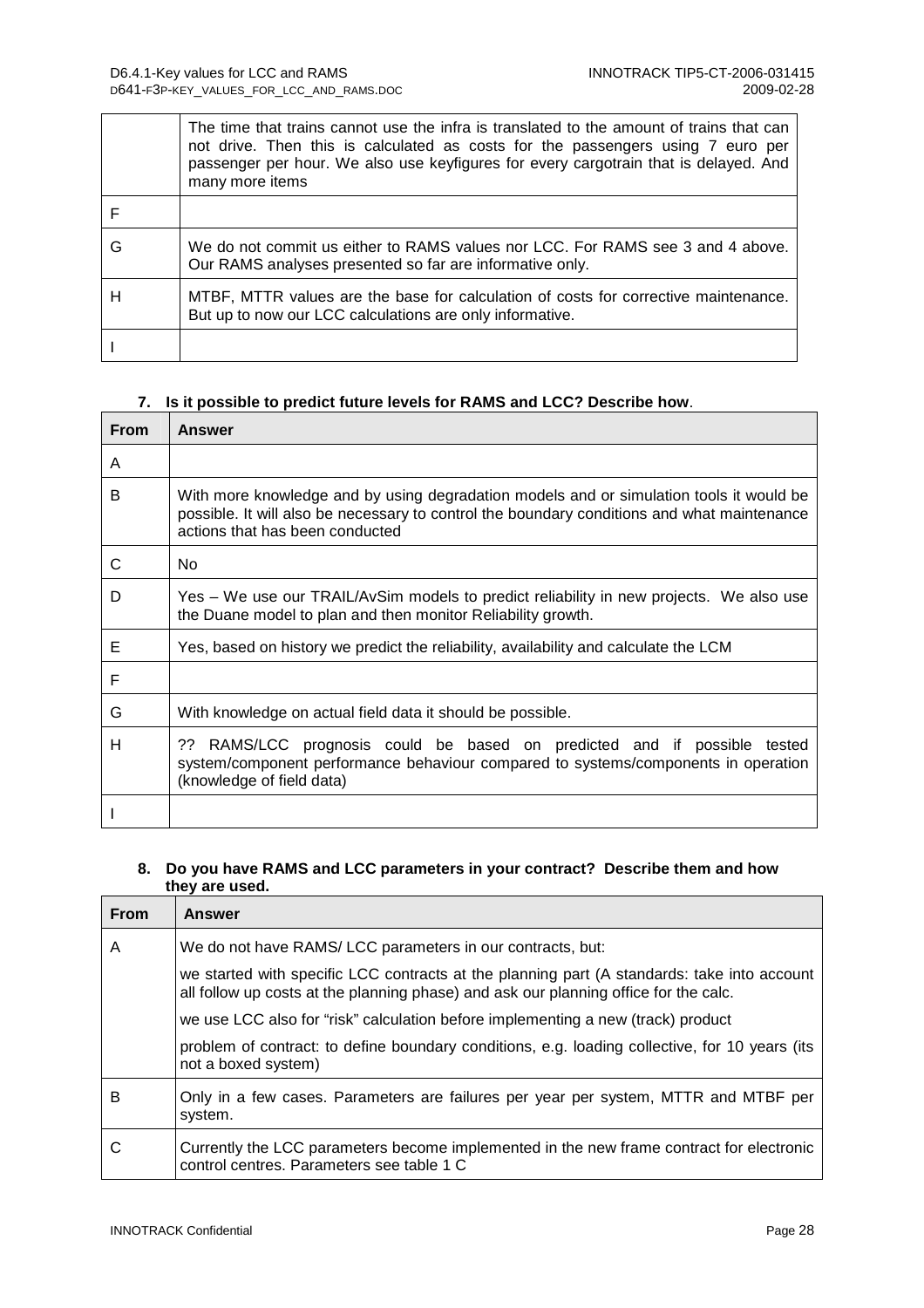$\Gamma$ 

 $\overline{\phantom{0}}$ 

٦

| D | Yes - we specify reliability parameters in our procurement contracts based on parameters<br>such as MTBSAF, MTTR and Mean Active Repair Time, as well as distributions on such<br>parameters, so we can look at worse case repair times.                                                                                               |
|---|----------------------------------------------------------------------------------------------------------------------------------------------------------------------------------------------------------------------------------------------------------------------------------------------------------------------------------------|
| Е | Depends on the project. Problem with this is that E does not provide the cost keyfigures to<br>the external parties. And most of the consultancy / engineering companies have keyfigures<br>on new infrastructure, but not for maintenance. This knowledge is only available at E and its<br>main contractors for (small) maintenance. |
| F |                                                                                                                                                                                                                                                                                                                                        |
| G | Just informative. There were customers outside Europe that required RAMS values.<br>Discussion showed that they did not know what to ask for.                                                                                                                                                                                          |
| н | Only in a few cases. Parameters are failures per year per system, MTBF per system. RAMS<br>and LCC values are in most cases only for informational but not for contractual reasons.                                                                                                                                                    |
|   |                                                                                                                                                                                                                                                                                                                                        |

#### **9. A target for LCC might be to keep the maintenances cost on a certain level during the contract period of e.g. 10 years and in the same time keep the degradation speed on a committed level. Is there a maintenance programme? And how is it supervised?**

| From | Answer                                                                                                                                                                                                                                                                                                                                                                                                                                                                                                                                                                                                                                                                                                                                                                                      |
|------|---------------------------------------------------------------------------------------------------------------------------------------------------------------------------------------------------------------------------------------------------------------------------------------------------------------------------------------------------------------------------------------------------------------------------------------------------------------------------------------------------------------------------------------------------------------------------------------------------------------------------------------------------------------------------------------------------------------------------------------------------------------------------------------------|
| A    | maintenance program: preventive knowledge based and condition based mtn. as result of<br>measurements<br>supervised: central division and regional responsibility (both with a budget)                                                                                                                                                                                                                                                                                                                                                                                                                                                                                                                                                                                                      |
| B    | The maintenance program is a combination of condition based and predetermined<br>maintenance. It is supervised by internal regulations. The maintenance program is based on<br>B:s maintenance strategy that's in line with the overall objectives for the railway system and<br>the Parliament transport policy.                                                                                                                                                                                                                                                                                                                                                                                                                                                                           |
| C    | We are using a maintenance plan for the internal services without any special supervision.                                                                                                                                                                                                                                                                                                                                                                                                                                                                                                                                                                                                                                                                                                  |
| D    | Yes – we have maintenance schedules and this is tailored to the route and projects, the<br>maintenance plan is an integral part of any new capital or upgrade projects                                                                                                                                                                                                                                                                                                                                                                                                                                                                                                                                                                                                                      |
| E    | Right now 4 of the 39 contracts are transformed to so called "prestatie gericht onderhoud-".<br>This means performance based maintenance. The basis for these contracts are specs for<br>sustainability, availability / reliability and safety. The contract period is 5 - 6 year (not sure).<br>The contractor has to give FMECA's for all systems, based on these he has to make a<br>maintenance concept and inspection plan. He also has to predict the number of "train free<br>periods" needed to do maintenance. And he offers a price for the contract period.<br>This are really output contract. The remaining contract are a mix of input and output<br>contracts. For these contracts the amount of work to be done, for each system and activity,<br>is agreed and contracted. |
| F    |                                                                                                                                                                                                                                                                                                                                                                                                                                                                                                                                                                                                                                                                                                                                                                                             |
| G    | We can do such maintenance predictions only for wear and RCF. This requires a detailed<br>study and understanding of the railway system. Up to now, this knowledge is with the<br>railway infrastructure managers. We have some customers where we follow up with these                                                                                                                                                                                                                                                                                                                                                                                                                                                                                                                     |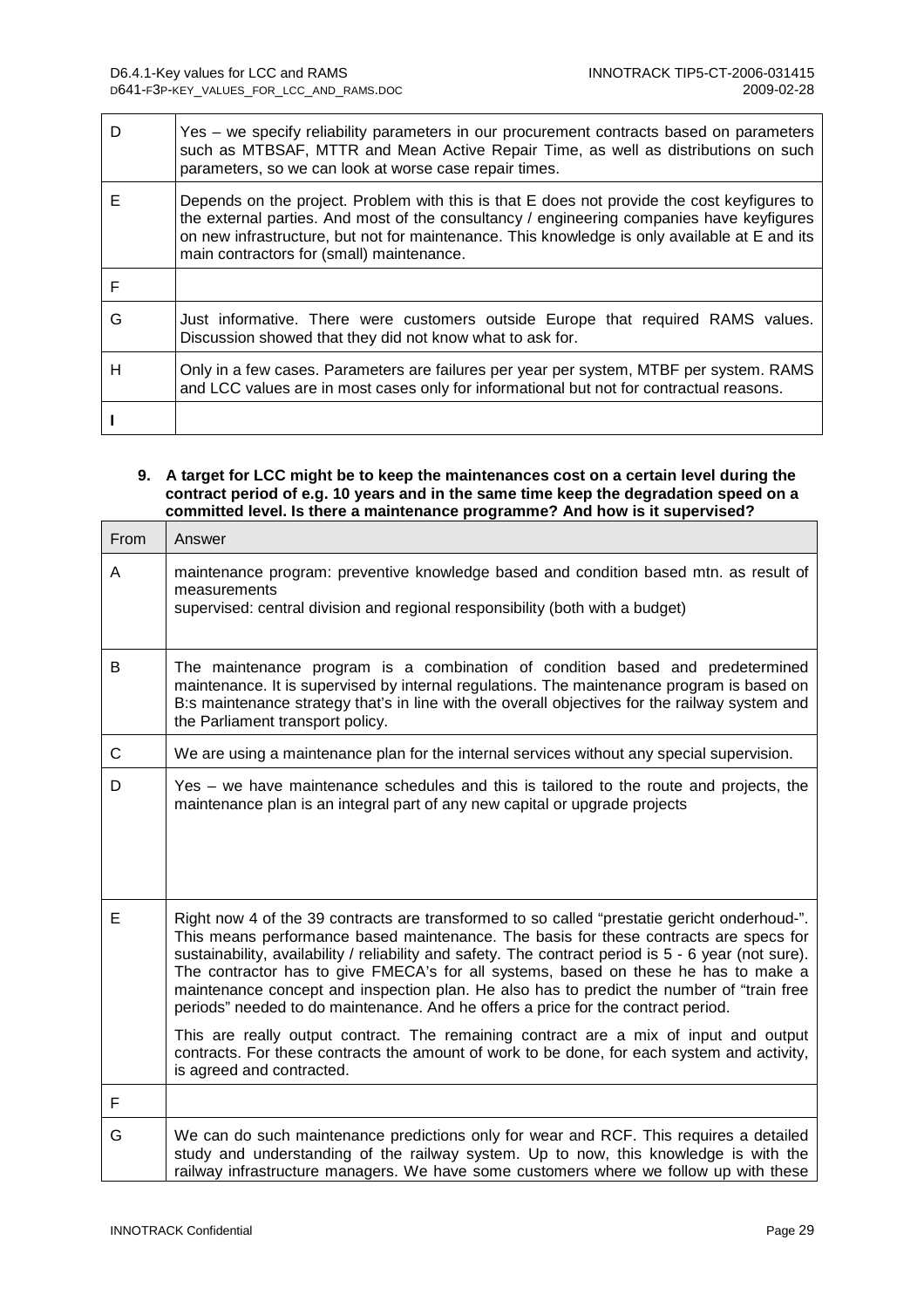|   | topics on a project level. We have no influence on the contractual prices between the IMs<br>and the contractors and so we cannot commit to any cost limits.                                                                                                                                                                                                                                                                                                                              |
|---|-------------------------------------------------------------------------------------------------------------------------------------------------------------------------------------------------------------------------------------------------------------------------------------------------------------------------------------------------------------------------------------------------------------------------------------------------------------------------------------------|
| н | An appropriate maintenance programme goes hand in hand with the system life time. To<br>reduce maintenance costs in the first period of the life cycle also shortens the system life<br>time and hence increase the total LCC. An appropriate optimised maintenance programme<br>is beside other things the base of reducing LCC. In our case maintenance manuals (with<br>recommended average maintenance intervals) are handed over to the IM's but the<br>programme is not supervised. |
|   |                                                                                                                                                                                                                                                                                                                                                                                                                                                                                           |

### **10. Do you use special templates for procurement including demands on key values for LCC and RAMS?**

| <b>From</b> | Answer                                                                                                                                                      |
|-------------|-------------------------------------------------------------------------------------------------------------------------------------------------------------|
| Α           | LCC contract for the calculation (assignment to planning office), but not implemented key<br>values (question is: which solution is the best LCC based)     |
| B           | Only in few cases, e.g. purchasing of signalling boxes.                                                                                                     |
| C           |                                                                                                                                                             |
| D           | Yes – specify key parameters such as MTBSAF, MTTR and MART and set distributions of<br>these parameters                                                     |
| Е           | Do not understand the question                                                                                                                              |
| F           |                                                                                                                                                             |
| G           | This corresponds to the input data required for our LCC rail software, i.e. life cycle<br>prognosis including maintenance activities and all related costs. |
| н           | No.                                                                                                                                                         |
|             |                                                                                                                                                             |

#### **11. How do you consider cost of downtime/cost due to un-availability of track in the LCC model?**

| <b>From</b> | Answer                                                                                                                                                                                                                                                                                                                                                                                                                                                                   |
|-------------|--------------------------------------------------------------------------------------------------------------------------------------------------------------------------------------------------------------------------------------------------------------------------------------------------------------------------------------------------------------------------------------------------------------------------------------------------------------------------|
| A           | Costs per minute are known; simulation with splitting models used software RailSys. If<br>costs per Min. change, the simulation has to be redone                                                                                                                                                                                                                                                                                                                         |
| В           | Not used in contracts                                                                                                                                                                                                                                                                                                                                                                                                                                                    |
| C           |                                                                                                                                                                                                                                                                                                                                                                                                                                                                          |
| D           | Cost of un-availability is determined in the D country by our charges from the Railway<br>Regulator                                                                                                                                                                                                                                                                                                                                                                      |
| Е           | We have a model that calculates the cost of the downtime for society (passengers and<br>cargo). This includes unexpected errors (15 euro per hour per passenger, 1000 euro per<br>cargo train), expected downtime caused by maintenance (15 euro per hour per passenger,<br>1000 euro per cargo train), costs for using busses, reduction of benefits for traincompany<br>because passengers choose other form of transportation, moment in the week of the<br>downtime. |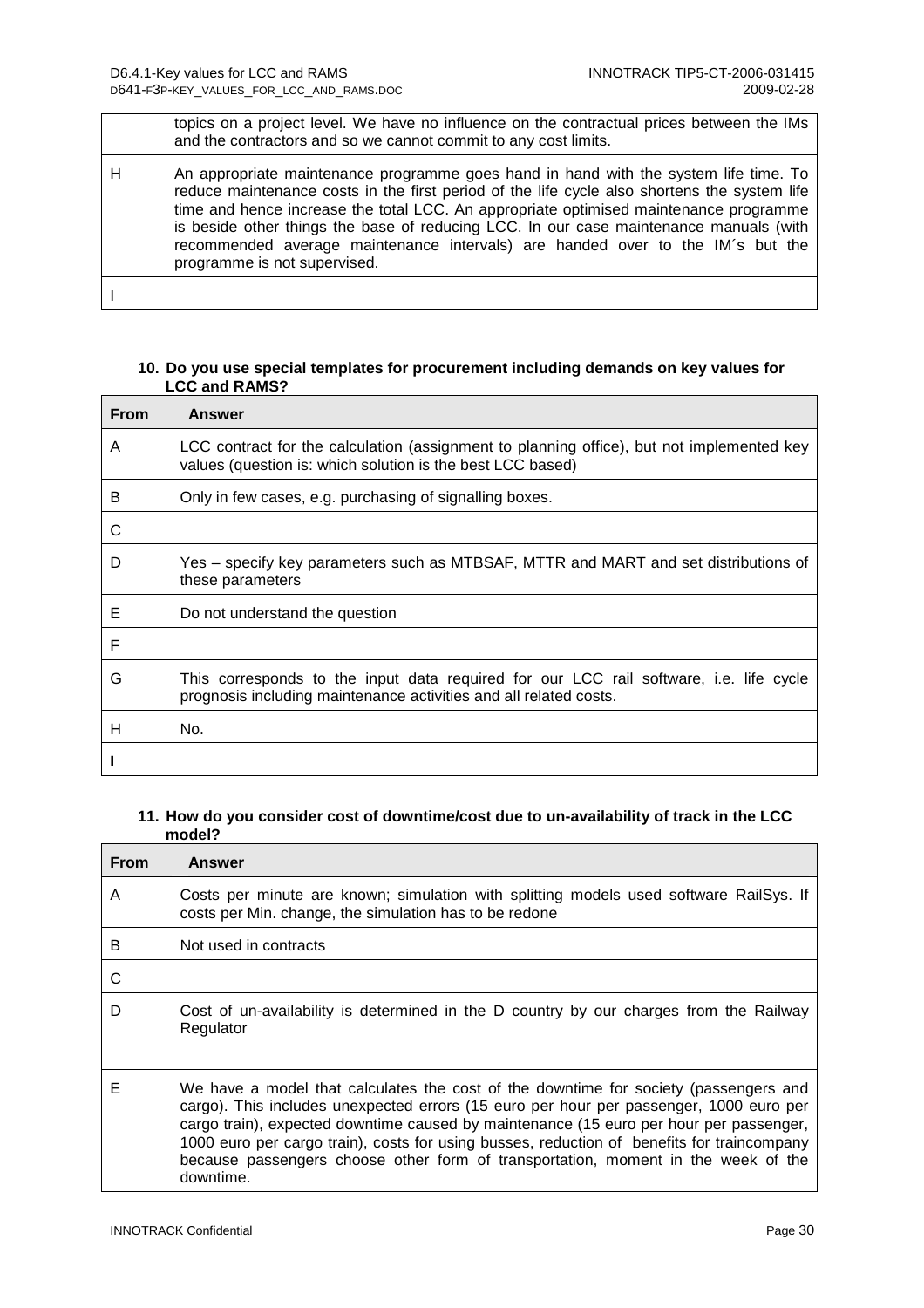|   | We are now upgrading our LCM tool to incorporate all the items above. It will be used both<br>for projects for 1:1 renewal and for new functionality. |
|---|-------------------------------------------------------------------------------------------------------------------------------------------------------|
|   |                                                                                                                                                       |
| G | If given by the IM or the railway, this can be considered in an LCC analysis                                                                          |
| Н | Not applicable. These values must come from the IM's. If we get this information we<br>consider this in our calculations.                             |
|   |                                                                                                                                                       |

### **Boundary condition**

 $\overline{1}$ 

### **12. Do you agree that critical boundary condition that will affect RAMS and LCCcommitments are?:**

| <b>From</b> | Answer                                                                                                                                                                                                                                                                                                                                                                                                                              |  |  |  |  |  |
|-------------|-------------------------------------------------------------------------------------------------------------------------------------------------------------------------------------------------------------------------------------------------------------------------------------------------------------------------------------------------------------------------------------------------------------------------------------|--|--|--|--|--|
| A           | Sensitivity analysis with combination of different functions related to BC (Monte Carlo), so<br>the final result is also a function or a range. As specific mean value the risks in inaccuracy<br>should be documented, explained                                                                                                                                                                                                   |  |  |  |  |  |
| B           | Yes. But also the maintenance programme (when outsourcing the maintenance contract it<br>can be difficult to control how the maintenance program is conducted).                                                                                                                                                                                                                                                                     |  |  |  |  |  |
| $\mathsf C$ | Type of train: yes but without its maintenance standard if it is within the limits (conicity).                                                                                                                                                                                                                                                                                                                                      |  |  |  |  |  |
| D           | Yes -<br>These are all measurable through infrastructure recording and monitoring systems Eg<br>Measurement train, substructure surveys, wheel profile measurement systems<br>(WheelChex/Gotcha), maintenance checks.<br>These then feedback into the maintenance schedules.                                                                                                                                                        |  |  |  |  |  |
| Е           | I agree but because of the large amount of different trains on our highly loaded track I don't<br>think that we are able to put all of this knowledge is our calculations. But on system level<br>(e.g. switches or track) LCC calculation are made using some of the mentioned parameters<br>but that I am not the right person to answer this. If needed I can bring you in contact with the<br>right person to give more detail. |  |  |  |  |  |
|             | But on the other hand we measure the axle weight, number of trains, etc. of each switch.<br>Based on this the switches are put in categories using parameters for track and signalling.<br>The yearly costs for a switch depends on the category.                                                                                                                                                                                   |  |  |  |  |  |
| F           |                                                                                                                                                                                                                                                                                                                                                                                                                                     |  |  |  |  |  |
| G           | Yes we agree.<br>Additional properties affecting RAMS and consequently LCC are:<br>general product quality – freedom from any manufacturing defects (internal<br>a.<br>and surface)<br>rail steel grade - the wear and RCF performance relates to hardness<br>b.<br>rail length (avoid joints, they usually have higher failure probability than plain<br>c.<br>rail)                                                               |  |  |  |  |  |
| H           | YES. But there are a few more (product quality (free of defects), maintenance programme,<br>initial quality after installation )<br>Yaw stiffness/wheel profiles/                                                                                                                                                                                                                                                                   |  |  |  |  |  |
| I           |                                                                                                                                                                                                                                                                                                                                                                                                                                     |  |  |  |  |  |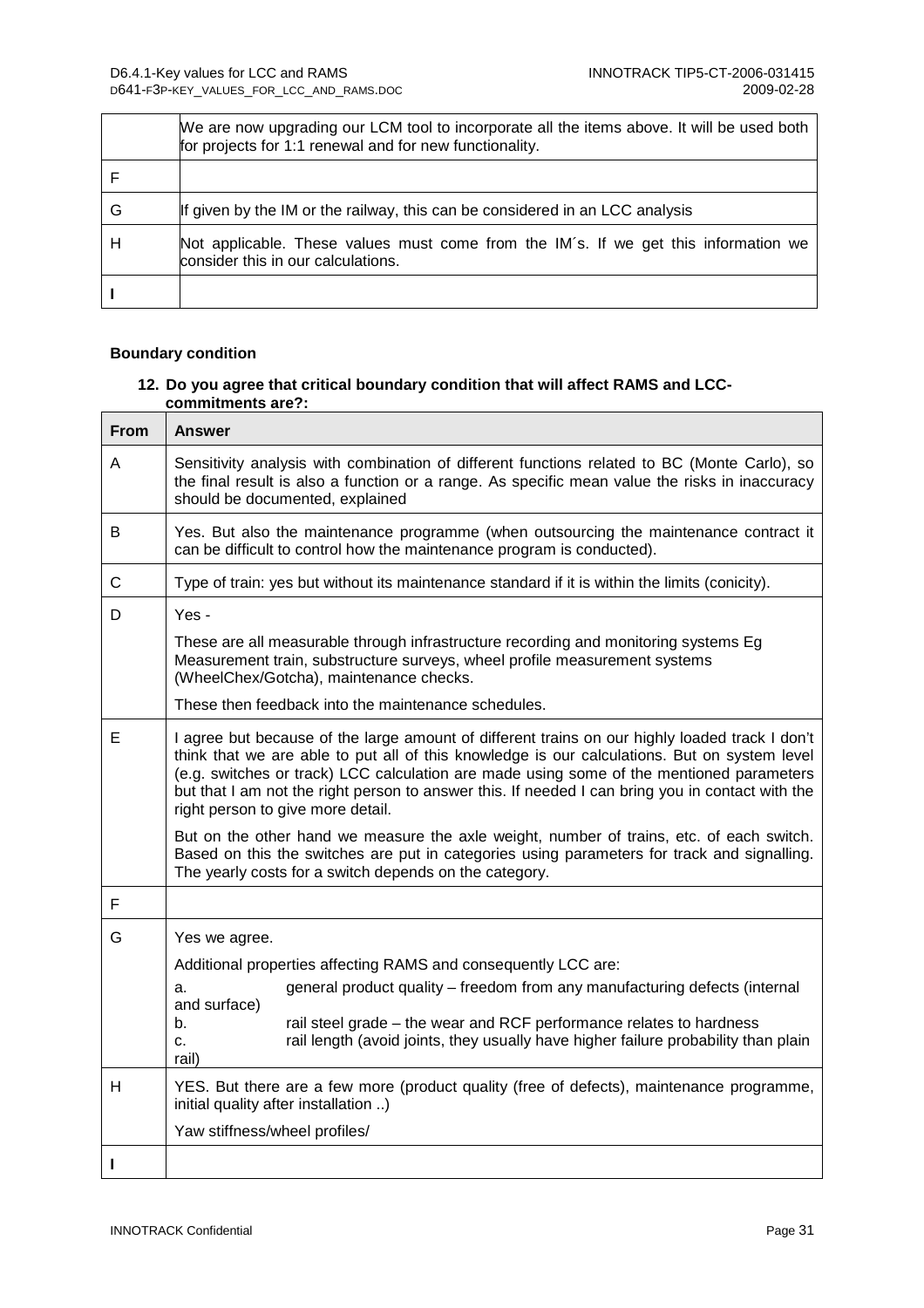| 13. Are these boundary conditions possible to monitor, concerning changes that might |  |
|--------------------------------------------------------------------------------------|--|
| affect the degradation speed during the contract period. Describe how:               |  |

| From | Answer                                                                                                                                                                                                                                                     |  |  |  |  |
|------|------------------------------------------------------------------------------------------------------------------------------------------------------------------------------------------------------------------------------------------------------------|--|--|--|--|
| A    | definition typical routes/ track segments: logic sample overall. The results could be<br>transferred to the network (spli model). The uncertainty has to be quantified (it is not a<br>100% solution)                                                      |  |  |  |  |
| B    | Most of them could be monitored respectively recorded (e.g. traffic conditions, track<br>quality, maintenance programme), but there are improvement areas such as knowing how<br>the line is operated (type of traffic, loads, speeds, vehicles condition) |  |  |  |  |
| С    | Traffic: All criteria can be monitored by axle load checkpoints (eg. ARGOS®)                                                                                                                                                                               |  |  |  |  |
|      | Track: Track quality can be monitored by measuring cars<br>Soil can be checked only a few meters (2 m) beneath the substructure and then it will be a<br>problem                                                                                           |  |  |  |  |
| D    | Yes-                                                                                                                                                                                                                                                       |  |  |  |  |
|      | These are all measurable through infrastructure recording and monitoring systems                                                                                                                                                                           |  |  |  |  |
|      | Eg Measurement train, substructure surveys, wheel profile measurement systems<br>(WheelChex/Gotcha), maintenance checks.                                                                                                                                   |  |  |  |  |
|      | These then feedback into the maintenance schedules.                                                                                                                                                                                                        |  |  |  |  |
| Е    | We measure a lot of parameters of the track: number of trains, tonnage, number of wheels,<br>how do train go through switches, quality of the track, RCF, etc                                                                                              |  |  |  |  |
|      | Some of them are monitored daily and some only twice a year with a special train.                                                                                                                                                                          |  |  |  |  |
| F    |                                                                                                                                                                                                                                                            |  |  |  |  |
| G    | Wear and RCF should be monitored anyways. Internal defects are rechecked for safety by<br>ultrasonic inspection.                                                                                                                                           |  |  |  |  |
| H    | Most of them could be monitored respectively recorded (e.g. traffic conditions, track<br>quality, maintenance programme)                                                                                                                                   |  |  |  |  |
|      |                                                                                                                                                                                                                                                            |  |  |  |  |

#### **Your other comments:**

I. As a contractor we execute primarily work ordered by the infrastructure managers and do not have any influence in how to use our services in a strategy perspective. Thus, the questionnaire does not quite apply to us.

However, I would like to comment, that rail maintenance affects and is of course affected by RAMS and LCC:

- If you do not maintain rails, their service life is shorter in general and local spots need to be repaired or replaced with all the implied negative consequences.

- If you do maintain rails, that costs money and requires time in track, but is later on compensated by the positive consequences (just the opposite of the above case). However, life is very complex and thus each railway section may have a different situation. We as a contractor see a big potential for improving the situation with regards to RAMS and LCC, but the actual data needs to be provided by the IM's.

Within WP 4.5 we are about to elaborate a deliverable putting together respective information, serving as a basis for SP 6.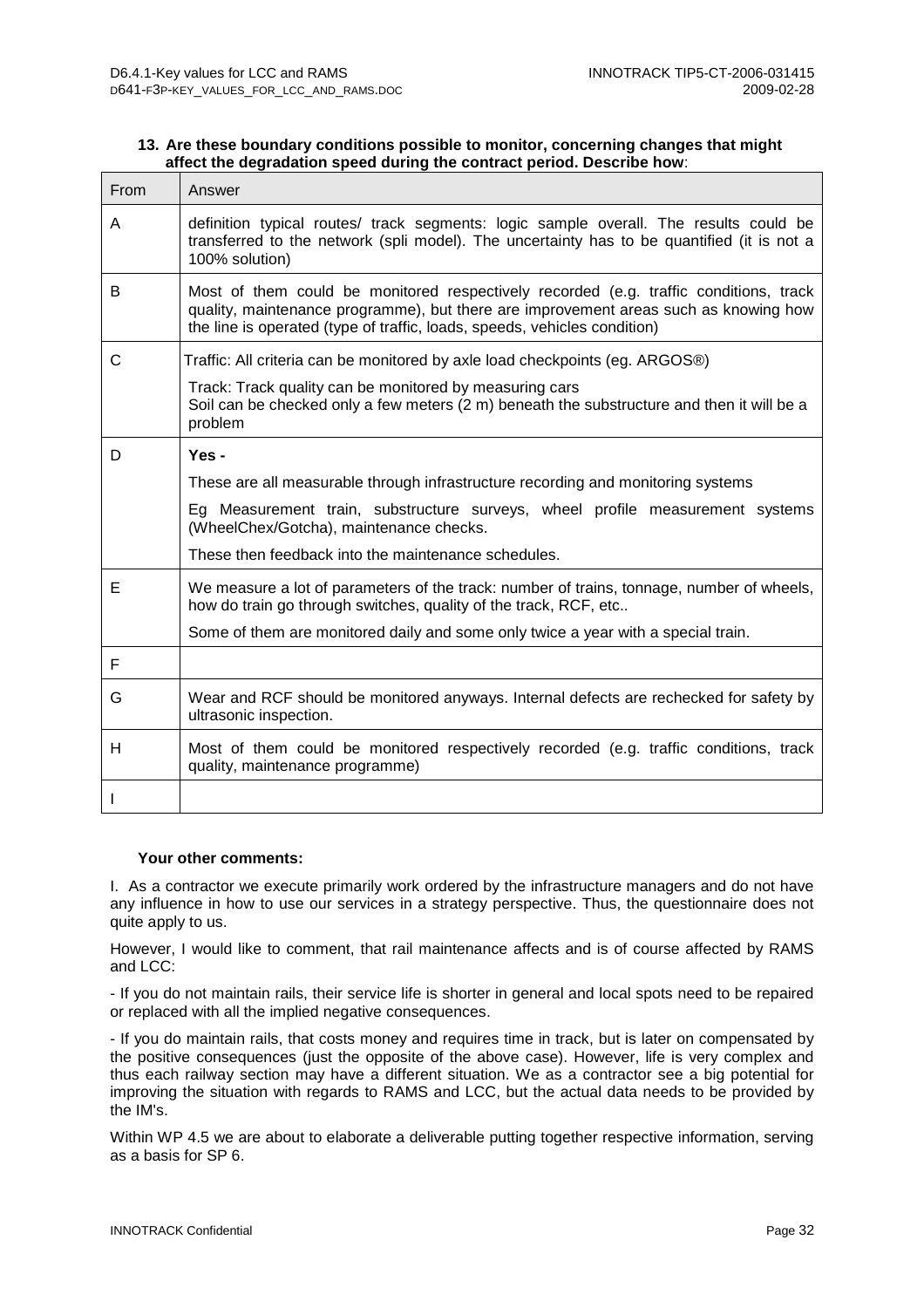#### Table 1; Use of RAMS/LCC

#### Notes:

- 1. Mean time between service affecting failure
- 2. We don't tend to use MDBF, but rolling stock owners in UK do use miles per casualty
- 3. Only used in assessment of new designs. Thee is provision to record, but we do not use it as key metric

|              | <b>Example</b>                             | Railway system                                                                                  | Sub system                                                              | <b>Component level</b>                                                    |
|--------------|--------------------------------------------|-------------------------------------------------------------------------------------------------|-------------------------------------------------------------------------|---------------------------------------------------------------------------|
| Reliability  | Failure rate,                              | B, E                                                                                            | A, B, E                                                                 | A, B,G                                                                    |
|              | MTBF,                                      | <b>B</b> , D, E                                                                                 | A, B, D, E,                                                             | A, B, D, G                                                                |
|              | MTTF,                                      | B, D, E                                                                                         | A, B, D, E                                                              | A, B, D, E                                                                |
|              | $MDBF2$ ,                                  |                                                                                                 |                                                                         |                                                                           |
|              | <b>MTBM</b>                                | D:<br>Recording<br>in<br>Eclipse database                                                       |                                                                         |                                                                           |
|              | MTBSAF <sup>1</sup>                        |                                                                                                 | D                                                                       | D                                                                         |
|              | Other:                                     | D                                                                                               | <b>B:Critical</b><br>item<br>list<br><b>B:Critical</b><br>function list | <b>B:Number of</b><br>remarks leading to<br>short-range<br>planned action |
|              |                                            |                                                                                                 |                                                                         | B:Number of train<br>delaying failures                                    |
|              |                                            |                                                                                                 |                                                                         | B: MWT Mean<br><b>Waiting Time</b>                                        |
| Availability | Total train<br>delay                       | A, B, D, E                                                                                      | A, D,                                                                   | A, D                                                                      |
|              | Train delay<br>caused by<br>infrastructure | <b>B</b> , D, E                                                                                 | B, D, E                                                                 | B, D                                                                      |
|              | Other                                      | Deliverance<br>B:<br>οf<br>time<br>train<br>slots<br>according to plan                          |                                                                         |                                                                           |
|              |                                            | E: Number of errors<br>affecting<br>train<br>schedule                                           |                                                                         |                                                                           |
|              |                                            | Number of errors not<br>affecting<br>train<br>schedule                                          |                                                                         |                                                                           |
|              |                                            | Number of trains with<br>less then 3 minutes of<br>delay                                        |                                                                         |                                                                           |
|              |                                            | <b>KPI</b><br>availability;<br>number of errors *<br>recovery time * area *<br>weighting factor |                                                                         |                                                                           |
|              |                                            | Deliverance of train<br>time slots according<br>to plan                                         |                                                                         |                                                                           |
|              |                                            |                                                                                                 |                                                                         |                                                                           |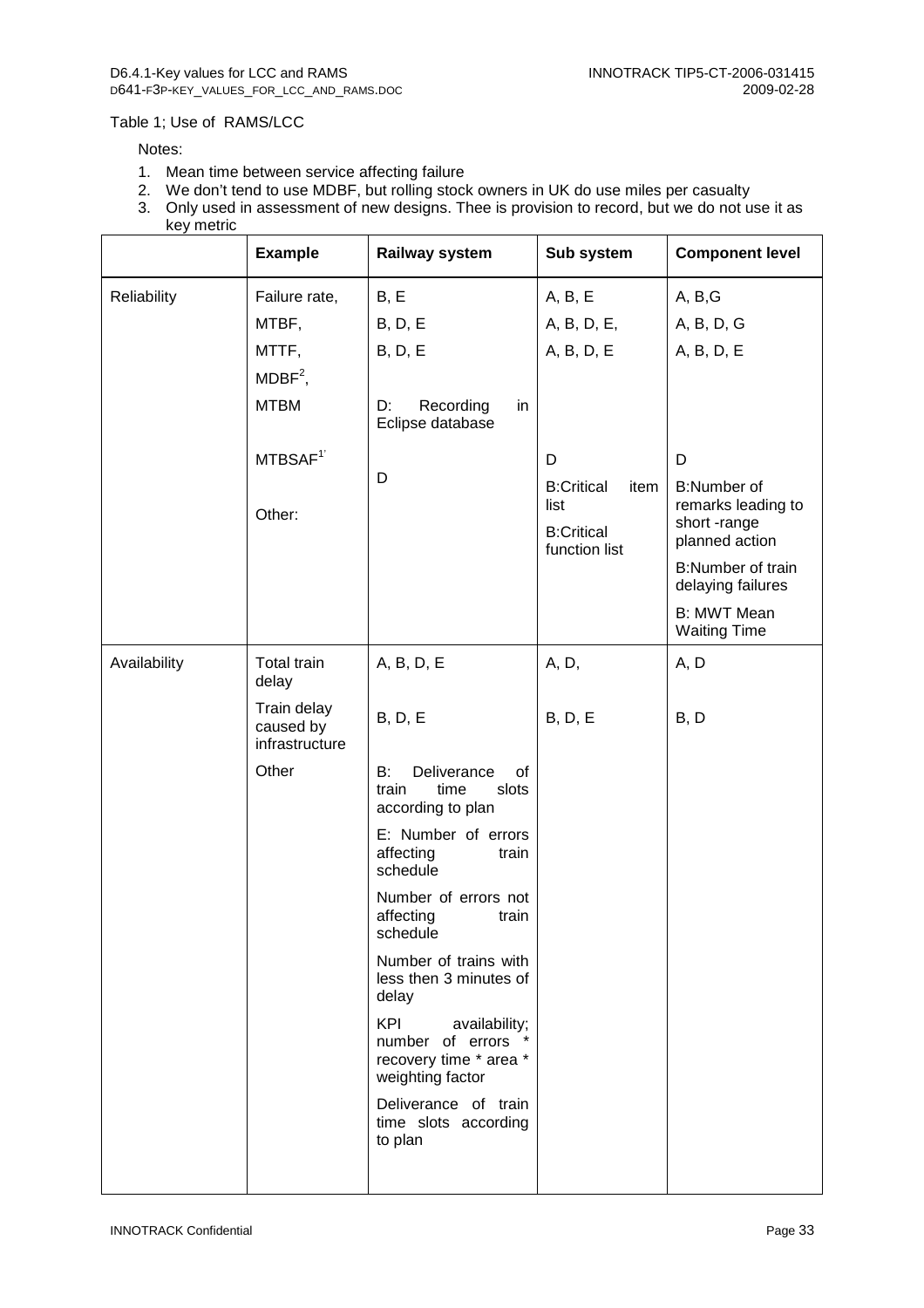|                 | <b>Example</b>                                                                           | Railway system                                                                                          | Sub system                                                                                                                                                                   | <b>Component level</b>                                                                    |
|-----------------|------------------------------------------------------------------------------------------|---------------------------------------------------------------------------------------------------------|------------------------------------------------------------------------------------------------------------------------------------------------------------------------------|-------------------------------------------------------------------------------------------|
|                 | Down<br>time<br>for<br>required<br>maintenance<br>(both<br>preventive and<br>corrective) |                                                                                                         |                                                                                                                                                                              | G                                                                                         |
| Maintainability | MTTR,<br>MTTM,<br><b>MDT</b><br>Other                                                    | $D^3$<br>E<br>$D^3$<br>B: Qualification,<br>/competence<br>requirements for<br>maintenance<br>personnel | B-for corrective<br>maintenance<br>$D^3$ , E<br>E<br>$D^3$<br>B: Mean logistic<br>time<br>Mean time to<br>restore<br>Special tools<br>and test<br>equipment<br>Prorail: Mean | B:Possible - but not<br>always done<br>$D^{3}$ , G<br>$D^3$<br><b>B:Spare part supply</b> |
| Safety          | Number of<br>derailments,<br>number of<br>external<br>accidents,                         | <b>B</b> , D, E<br><b>B</b> , D, E                                                                      | time to restore<br>D, E<br>D, E                                                                                                                                              | D, E<br>D, E                                                                              |
|                 | number of<br>internal<br>accidents<br>Others                                             | <b>B</b> , D, E<br>B: Safety planning<br>done according to<br>regulations                               | D, E<br>B: Accident and<br>incidents due to<br>maintenance<br>activities<br>Prorail: Accident<br>and incident<br>due to<br>maintenance<br>activities                         | D, E                                                                                      |
|                 | Safety<br>Planning<br>Hazard<br>analysis acc.<br>to type of<br>defect                    | A                                                                                                       |                                                                                                                                                                              | G                                                                                         |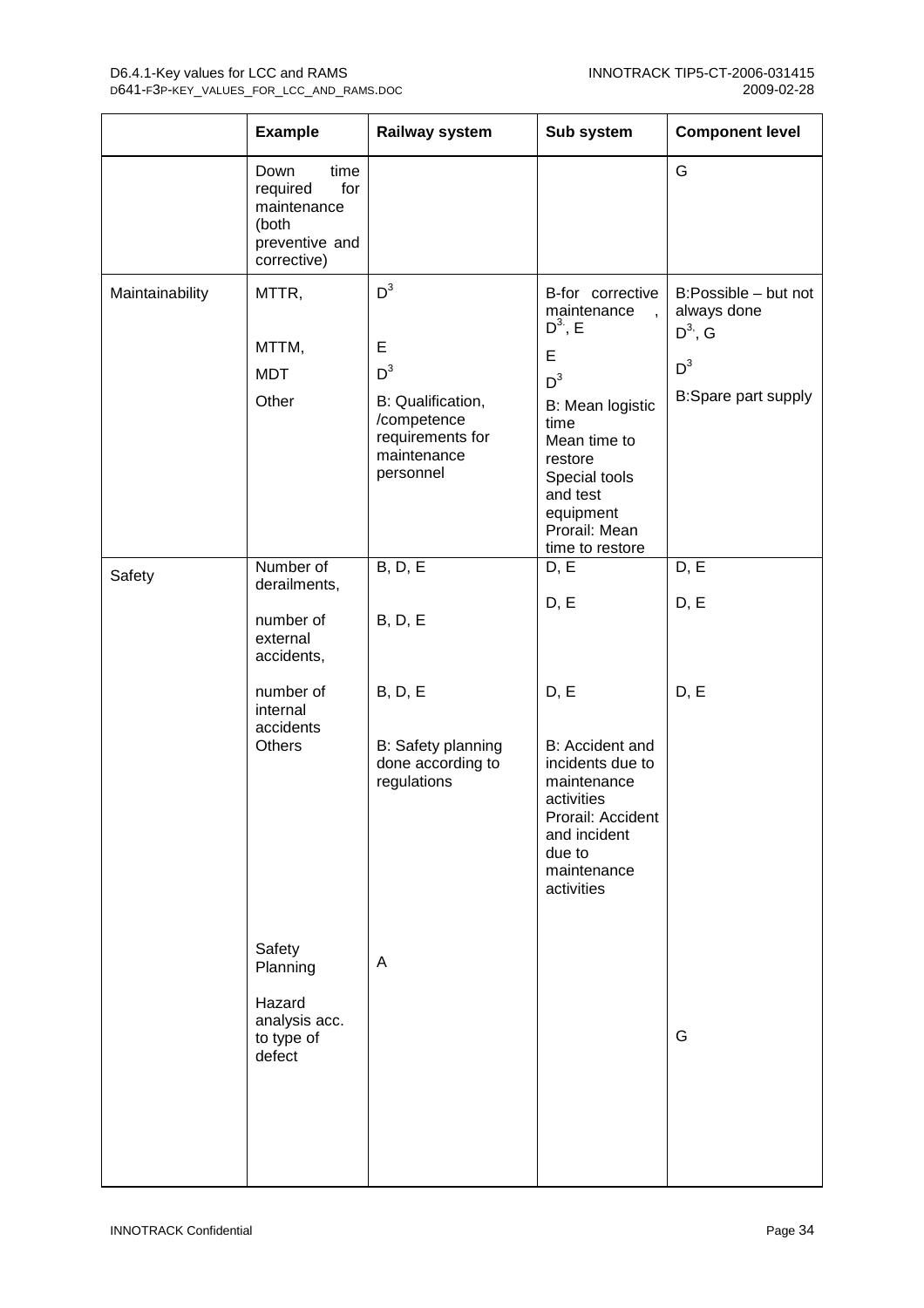|            | <b>Example</b> | <b>Railway system</b>                                                                                                                                                                                                                                                         | Sub system                                                                                                                                                                                                                                                                                                                                                                                                                                                                                                                   | <b>Component level</b>              |
|------------|----------------|-------------------------------------------------------------------------------------------------------------------------------------------------------------------------------------------------------------------------------------------------------------------------------|------------------------------------------------------------------------------------------------------------------------------------------------------------------------------------------------------------------------------------------------------------------------------------------------------------------------------------------------------------------------------------------------------------------------------------------------------------------------------------------------------------------------------|-------------------------------------|
| LCC        |                | C: Electronic control<br>centre (in<br>preparation)                                                                                                                                                                                                                           | <b>B: LSC Life</b><br><b>Support Cost</b><br>Program<br><b>ERTMS-022</b>                                                                                                                                                                                                                                                                                                                                                                                                                                                     | A: Track standard<br>planning phase |
|            |                | D: All investment<br>projects go through<br>LCC calculation,<br>tends to be a<br>spreadsheet model -<br>Most new projects<br>look at reliability<br>centered<br>maintenance and look<br>at most effective<br>maintenance strategy<br>for lowest LCC and<br>optimised capacity |                                                                                                                                                                                                                                                                                                                                                                                                                                                                                                                              | G: Software LCC<br>Rail             |
|            |                | E: More and more<br>LCC calculations are<br>done both on system<br>level but also for<br>project for new<br>functionality                                                                                                                                                     | E: More and<br>more LCC<br>calculations are<br>done both on<br>system level but<br>also for project<br>for new<br>functionality                                                                                                                                                                                                                                                                                                                                                                                              |                                     |
| key values |                | D: Cost of<br>maintenance, Cost of<br>preventive<br>maintenance. Cost of<br>corrective<br>maintenance cost,<br>Capital Costs, Cost<br><b>Drivers</b>                                                                                                                          | B: Cost of<br>corrective<br>maintenance<br>B: Cost of<br>preventive<br>maintenance<br>B: Analysis of<br>cost drivers<br>C: Asset cost of<br>control centre<br>technology and<br>their additional<br>expenses (eg.<br>Changes ot the<br>building, energy<br>supply, wiring<br>etc.). Technical<br>lifetime of the<br>complete<br>system.<br>Definition of<br>parts which will<br>not reach<br>lifetime of the<br>system and<br>their changing<br>time. Energy<br>demand, Cost<br>of corrective<br>maintenance.<br>Cost of the | A: Dependes on<br>system            |